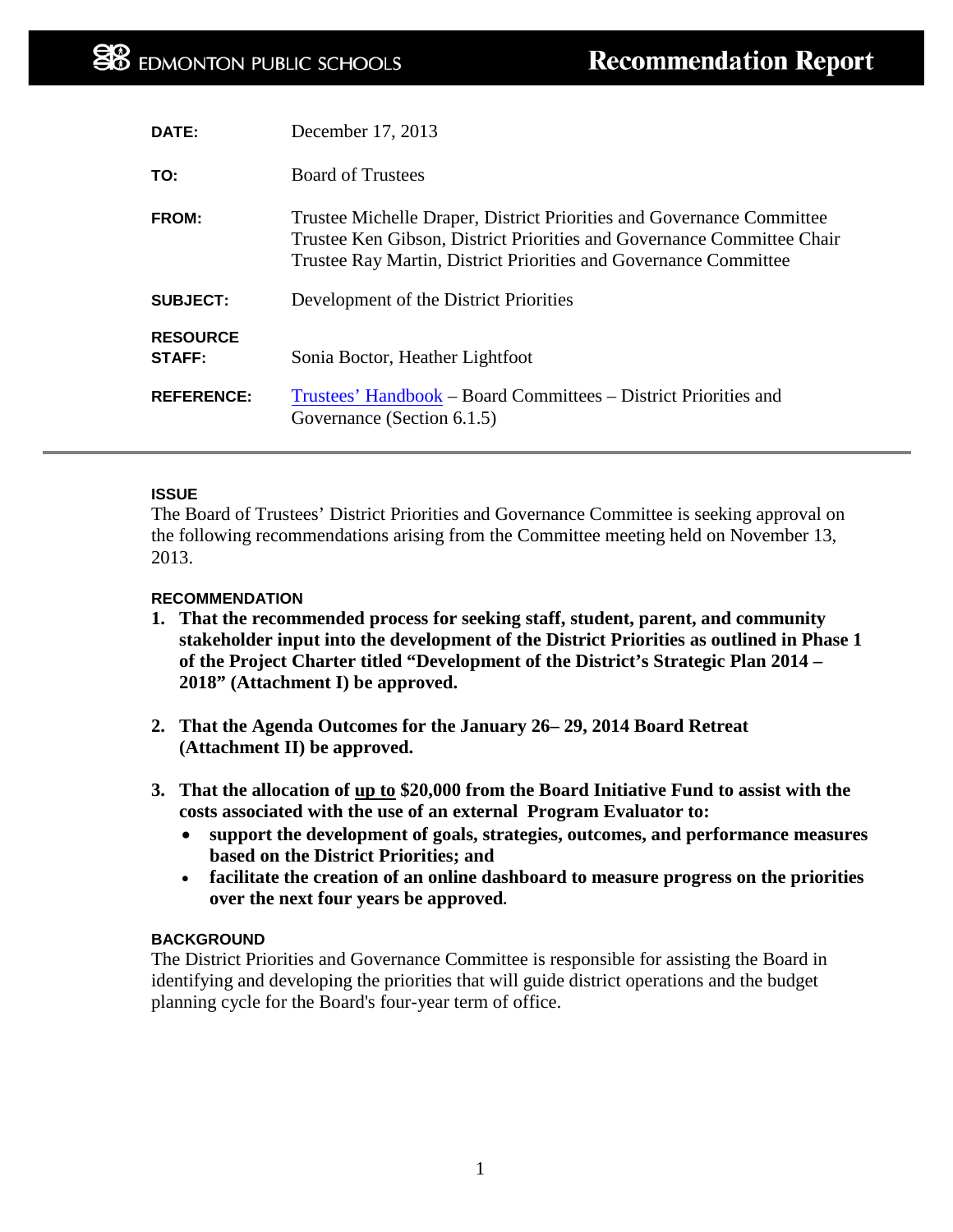The District Priorities and Governance Committee has reviewed Phase 1 of a Project Charter titled *Development of the District's Strategic Plan 2014-2018* that recommends and facilitates a process for seeking student, staff, parent and community stakeholder input into the development of the District Priorities. The Committee finds that the process defined in Phase 1 of the project supports the requirements as outlined in the Terms of Reference, specifically:

- *After an election, following the organizational meeting, the committee will:*
	- *Recommend and facilitate a process for each Board member to contribute to the development of the District Priorities;*
	- *Seek student, staff, parent and community stakeholder input into the District Priorities; and*
	- *Consider all input received and develop and recommend a District priorities statement to Board for approval.*

Using the information gathered from Phase 1 of the project, the Committee will present a draft set of priorities at the Board Retreat in January 2014. Upon Board agreement of the draft priorities, a second round of consultation will be undertaken with internal and external stakeholders. It is intended a final draft version of the Mission, Vision, Values and Priorities will be ready to be brought forward for approval by the Board of Trustees by the end of February 2014.

The District's Mission, Vision, Values and Priorities are key district documents that provide the overall direction for the District. As outlined in the Project Charter, it is intended that the established Priorities will form the foundation upon which a four-year, results-based Strategic Plan will be developed that will articulate a common understanding of the District's work. In this way, Trustees, the Superintendent, and staff are best positioned to make decisions and undertake initiatives that support this core mandate. Given the importance of these documents, and to support the work of Phase 2 of the project, the expertise of an external Program Evaluator is required. Administration will determine the scope of the work and solicit requests for proposals.

The District Priorities and Governance Committee is also tasked with the development of Board Retreat Agendas. The Board typically holds a fall and winter planning retreat; except in an election year when only a winter planning retreat is held. As this is an election year, a winter Board Retreat has been scheduled for January 26-29, 2014. The District Priorities and Governance Committee has established draft outcomes to be used in the development of an agenda and once approved, will task Administration with the creation of the activities/items and the agenda for this retreat.

#### **RELATED FACTS**

- At the January 2014 Board Retreat, the District Priorities and Governance Committee will provide a reviewed Vision and Mission statement, and a draft set of District Priorities and Values.
- A summative report will also be presented that will provide a summary of the following data:
	- A historical review of the District's Priorities and reflections on past planning experiences.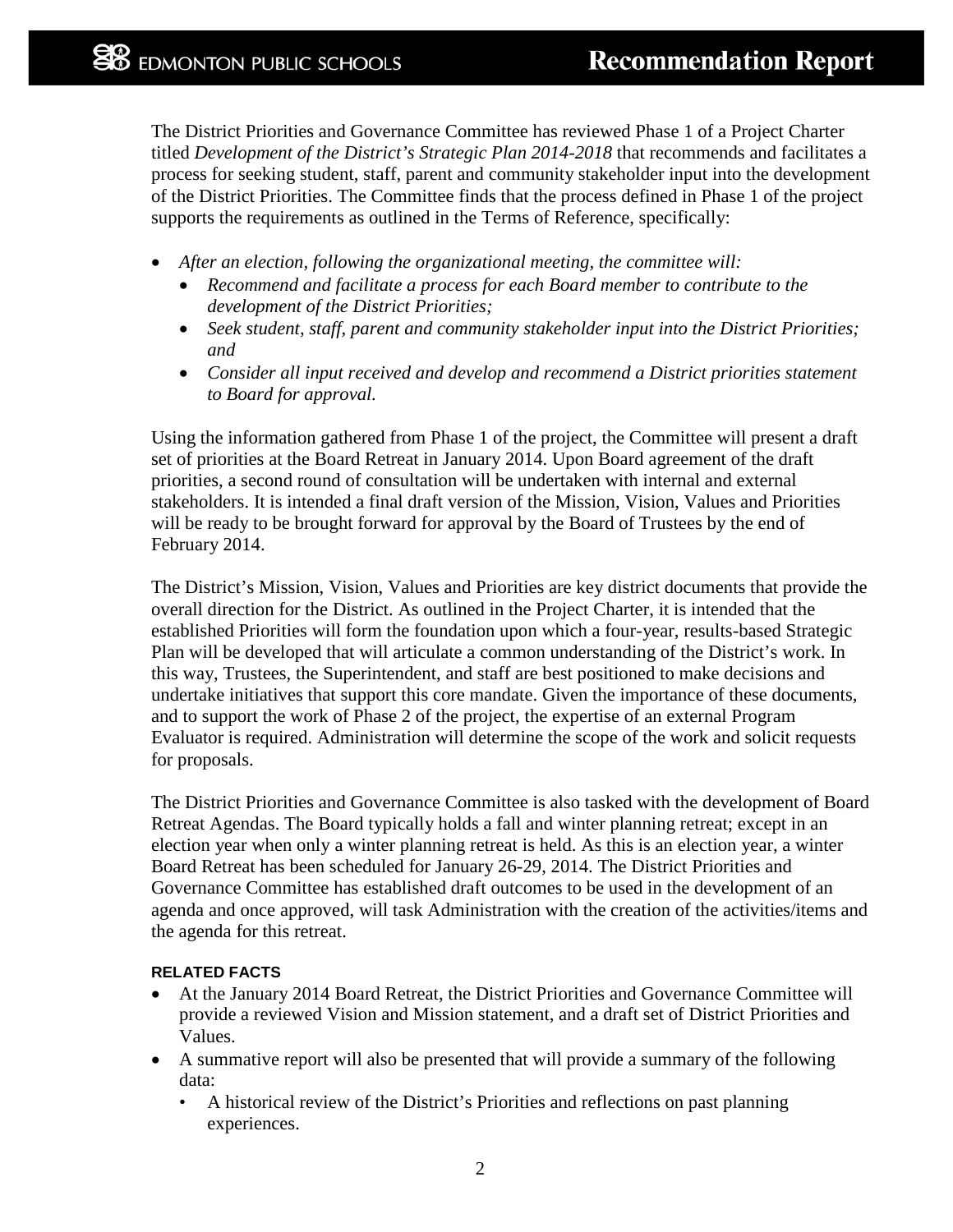- An internal consultation process with key stakeholders, to understand what is relevant and current today in the District.
- An environmental scan to assess the District's current state using various initiatives (data-driven).
- Research on current issues, emerging themes and trends in education and the community around us (e.g., ELEVATE Report).
- Research on priorities of successful school districts that are replicable in our local context.
- Research on best practices when crafting priorities.
- An external analysis that focuses on analyzing changes/mandates that could impact the District (e.g., *Education Act*).
- A recommended stakeholder consultation plan (for Board of Trustees' approval) for use with key stakeholders once the District Vision, Mission and Priorities have been drafted to gather further input and feedback into the draft.
- A recommended communication plan (for Board of Trustees' approval) for use once the District Vision, Mission and Priorities have been finalized.
- With the approval of the District Priorities, Administration will utilize the Vision, Mission, Values and Priorities to articulate strategies, goals, aligned outcomes/objectives and performance measures.
- A District Strategic Plan for 2014-2018 will be produced that will provide all stakeholders with a clear picture of where the District is headed, what it plans to achieve, the methods by which it will succeed and the measures to monitor progress.

### **OPTIONS CONSIDERED**

The following options have been considered as they are deemed the most admissible:

- 1. Approve the recommendations as stated.
- 2. Provide suggestions for consideration by the District Priorities and Governance Committee and/or amend and approve the recommendations.
- 3. Not approve the recommendations.

#### **CONSIDERATIONS & ANALYSIS**

Should the recommendations be approved, the Administration will proceed with the next steps to support the work of the District Priorities and Governance Committee. The Committee will keep the Board apprised of progress and changes in timelines should they occur.

### **ATTACHMENTS & APPENDICES**

ATTACHMENT I Project Charter: Development of the District's Strategic Plan ATTACHMENT II Board Retreat Agenda Outcomes

SB:sb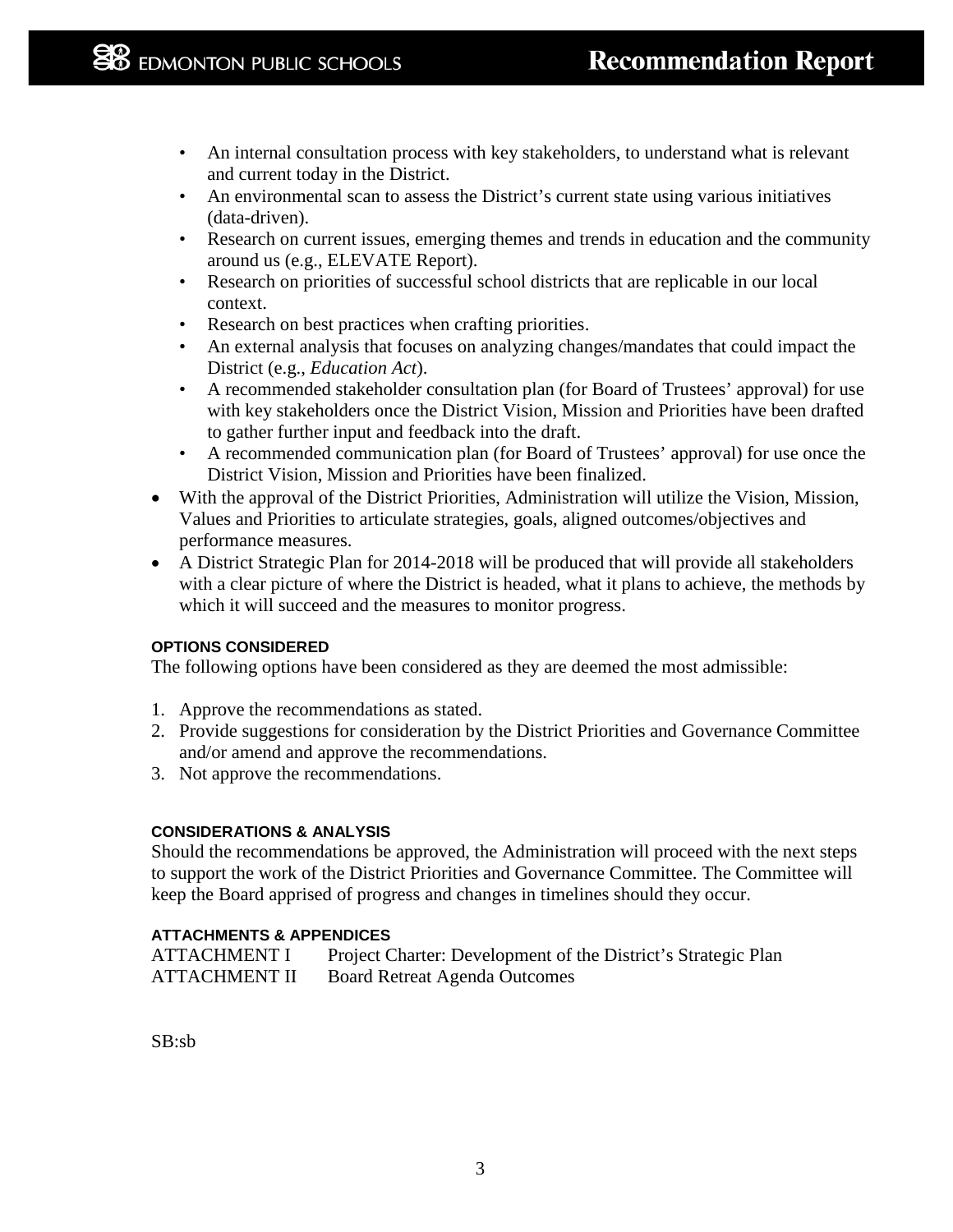|      | <b>Project Name:</b> Development of the District's Strategic Plan (2014-<br>2018)                    |
|------|------------------------------------------------------------------------------------------------------|
| (s): | <b>Project Sponsor</b>   Sandra Stoddard, Director, Executive and Board<br>Relations                 |
|      | <b>Project Manager:   Sonia Boctor, Program Coordinator, Executive and</b><br><b>Board Relations</b> |
|      | Date: September 9, 2013                                                                              |

## **1 SCOPE**

### **1.1 Purpose**

The purpose of the project is to develop an overarching structure for the District's Strategic Plan for 2014-2018.

The project will lay out the vision and operational priorities of the organization in a framework that allows for evaluating progress toward attainment of that vision within a prescribed timeline.

The project will review the Vision and Mission statements, and establish a set of District Priorities and Values that will guide the continued work of the District.

The Vision, Mission and Priorities will then be articulated into strategies, goals, aligned outcomes and performance measures thereby creating a results-based Strategic Plan for the District and a basis for the development of operational plans and performance measures for all District Decision Units.

### **1.2 Rationale**

 $1$ 

Guiding operations through a strategic planning framework can help an organization become more focused, efficient, and effective. With the District's limited resources, we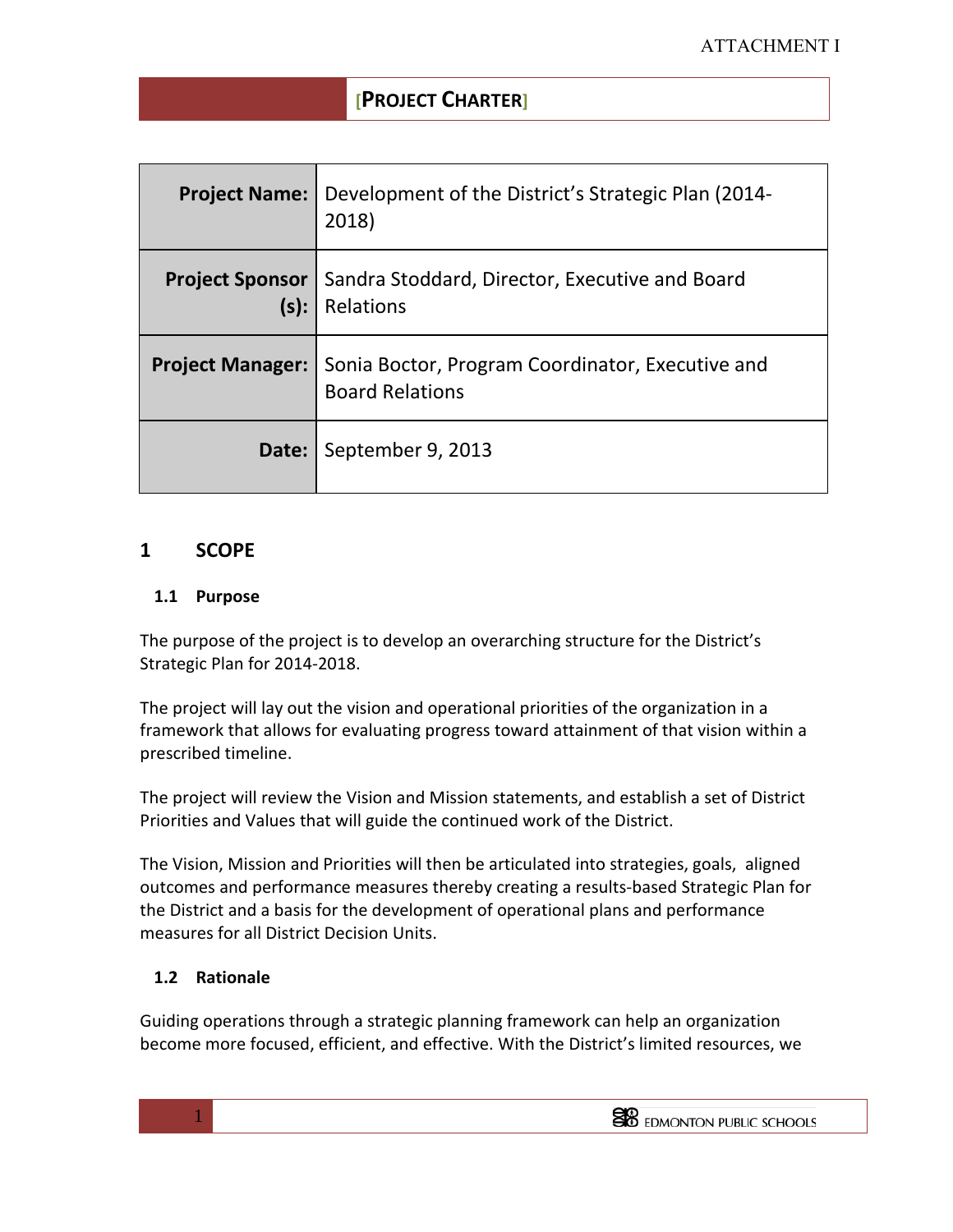need to be focused on the goals and strategies that will best prepare all our students for life in a globally competitive environment. That means being fully transparent in the decisions we make to guide the district, setting priorities and sticking to them, and concentrating our resources on the programs, practices and staffing that will best serve our students in achieving academic success.

The development of the District's Strategic Plan results from a deliberate decisionmaking process. It defines where the organization is going and sets the direction for the organization, guiding its efforts and investments. Through a common understanding of the mission, vision, priorities, goals and objectives, the Strategic Plan provides a template for all employees and stakeholders to make decisions that move the organization forward and provides a basis for future decision-making.

### **1.3 Description**

### **Product Scope [what will be created/facilitated and timeline]**

The project will produce a District Strategic Plan for 2014-2018 that will provide all stakeholders with a clear picture of where it is headed, what it plans to achieve, the methods by which it will succeed and the measures to monitor progress.

The work plan below was designed to incorporate what is already working well and to leverage the extensive resources of talent, expertise and commitments that exists among various stakeholders into a roadmap to an even stronger future.

The following outlines the flow of the work for this project:

 $2\frac{1}{2}$ 

Work produced from the Core Planning Team will be shared first with the District Support Team, then the District Priorities and Governance Committee, and finally with the Board of Trustees.

### Phase 1: Review of the District's Vision and Mission, and the Development of the District's Priorities (September 2013 – January 2014)

The Board of Trustees is responsible for the development of the District's Vision, Mission and Priorities which sets the overall focus and direction for Edmonton Public School district and ensures that student achievement and well-being are at the forefront of the District's work.

*It is important to note that the work to be completed in this phase is to provide the Board of Trustees with a context for the development of the priorities, and not to direct their work.*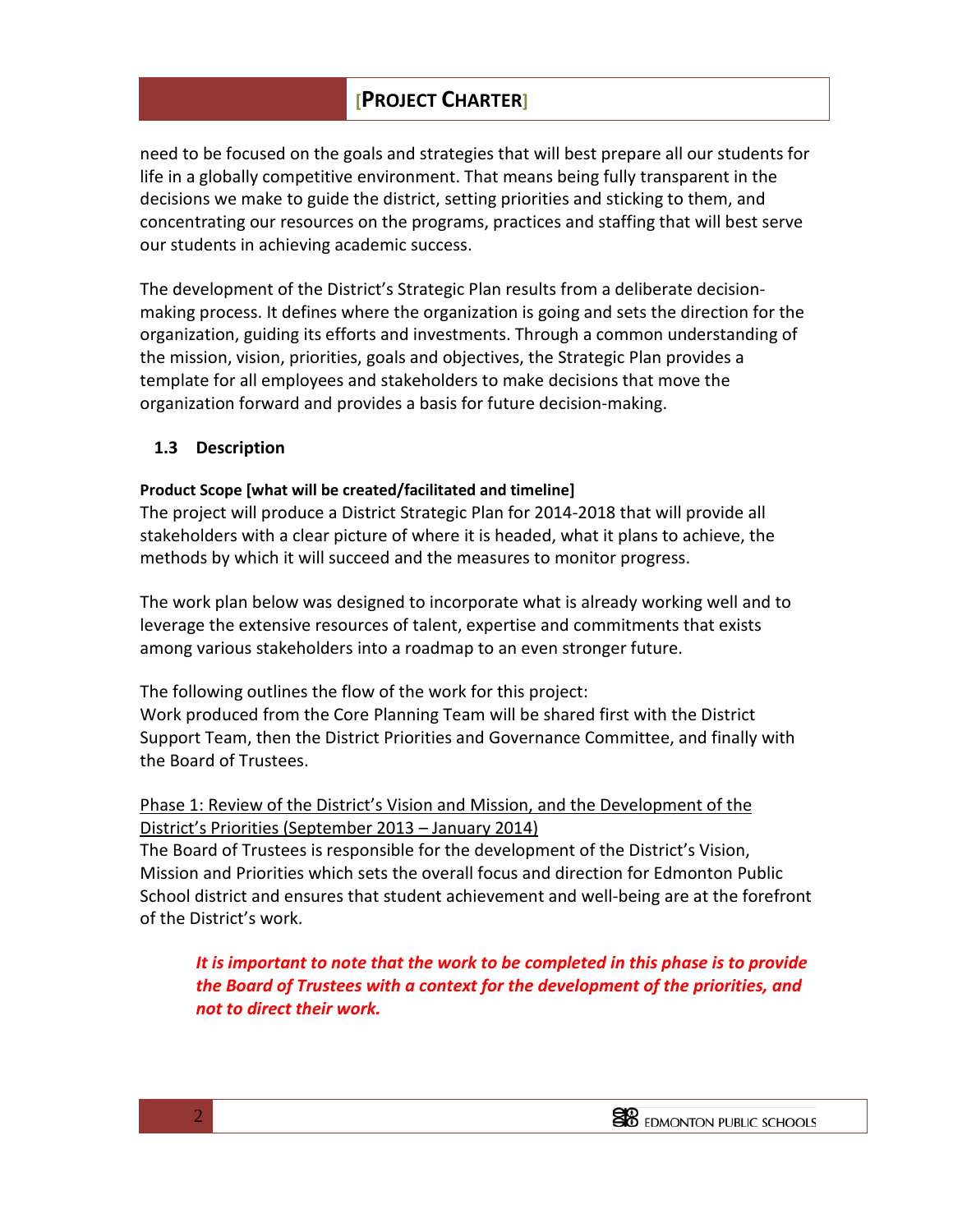To support the Board of Trustees in their work around the establishment of the District's Values and Priorities for 2014-2018, and their review of the Vision and Mission, the project will produce the following:

- 1. A summative report to the Board of Trustees in January 2014 that provides a summary of the data collected through various initiatives. The report will:
	- a. Provide a summary of the historical review conducted, specifically describing the themes from the past priorities created for the District, reflections and observations made by current trustees, results of the last consultation process to highlight the voices of students, parents and the public) (RDK/Communications)
	- b. Highlight perceptions of what is relevant and current in the District today specifically from senior management and District leaders, incoming trustees, and students (RDK)
	- c. Describe current research on emerging themes and trends in education (RDK)
	- d. Describe current research on other high profile school districts and their priorities and goals (RDK)
	- e. Use data (internal analysis) to provide a snapshot of the District's current state related to various educational themes (RDK)
	- f. Summarize the results of the consultation process used with various stakeholders with rationale for the approach being used (AA.BP) (Communications/Policy)
	- g. Provide an analysis of external drivers/mandates and upcoming changes that could impact the District (e.g., the new Education Act, Inspiring Education, etc.) (Policy/Legal)
	- h. Identify strengths, weaknesses, opportunities and challenges based on the data compiled through the various activities (Core Planning Team)
	- i. Identify emerging issues by looking for emergence of patterns or cross cutting themes. (Core Planning Team)
	- j. Provide recommended strategic issues for inclusion in the establishment of the Values, Vision, Mission and Priorities. (Core Planning Team)
- 2. The District's draft Values, Vision, Mission and Priorities.
- 3. A recommended stakeholder consultation plan (for Board's approval) for once the District Vision, Mission and Priorities have been drafted.
- 4. A recommended communication plan (for Board's approval) for once the District Vision, Mission and Priorities have been finalized.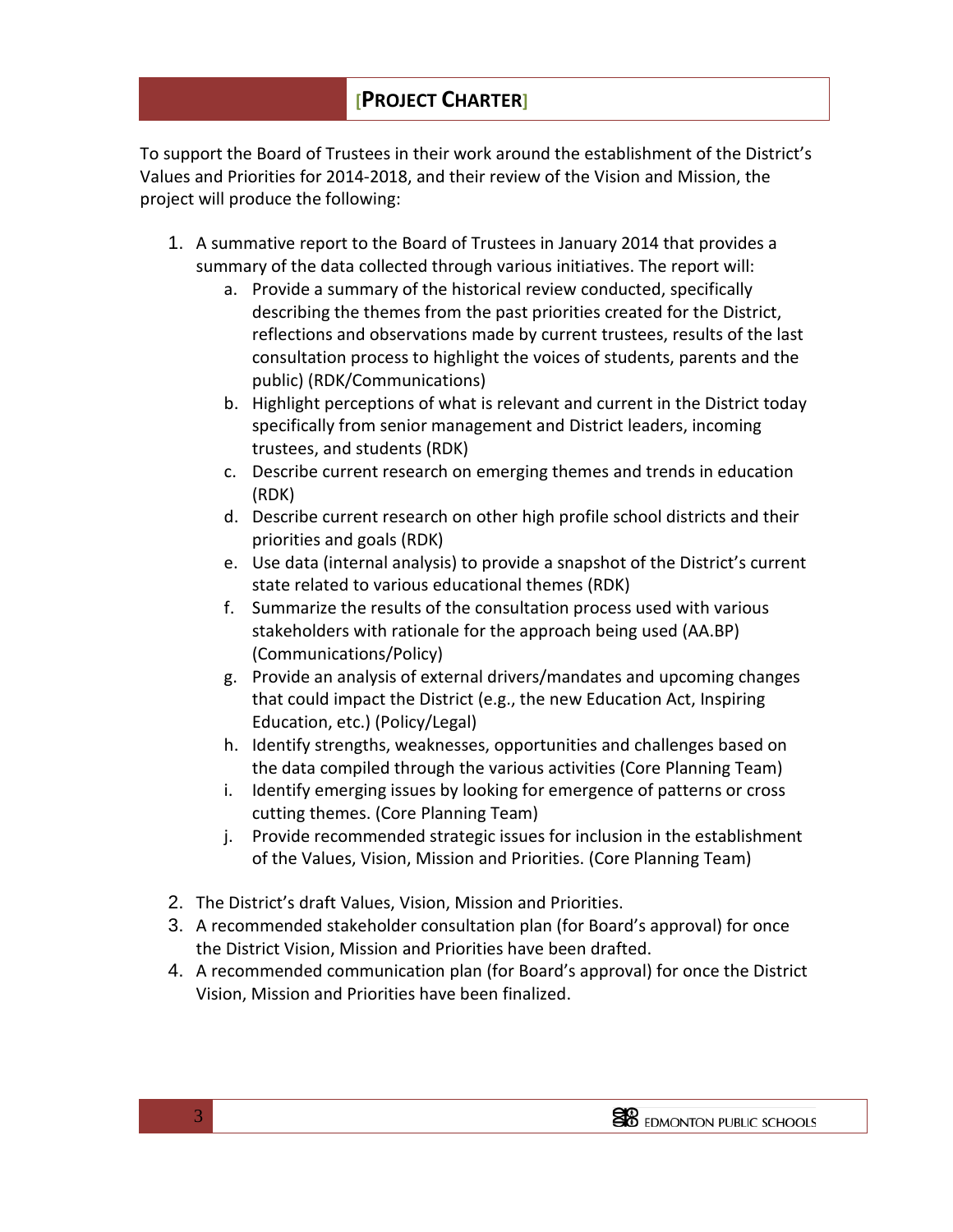## Phase 2 – Development of the District's Strategic Plan: Strategies, Goals, Objectives and Measures (January 2014-June 2014)

The priorities established by the Board of Trustees in January will inform the development of strategies, goals and objectives for each priority, with built-in measures of success to mark the District's progress on the road to becoming a truly world-class school system.

This phase of the project will produce the overarching structure for the Strategic Plan, and will include a review of current research to highlight the current trends in developing school district Strategic Plans and provide examples of such. (RDK)

The structure for the Strategic Plan will include the following:

- 1. The strategies that will be used to address/impact each priority
- 2. Broad goals and corresponding measurable objectives defined with timelines and assigned to staff/departments

# **Project Scope [how it will be done]**



# Phase 1: Review of the District's Vision and Mission, and the Development of the

District's Priorities (September 2013 – January 2014) Using a Project Management approach, a Core Planning Team will be identified to

 $4<sup>1</sup>$ 

support the following work. Members of various Decision Units will be tasked with completing the work of the project as described below under the supervision of the individual identified as a member of the Core Planning Team. These individuals will be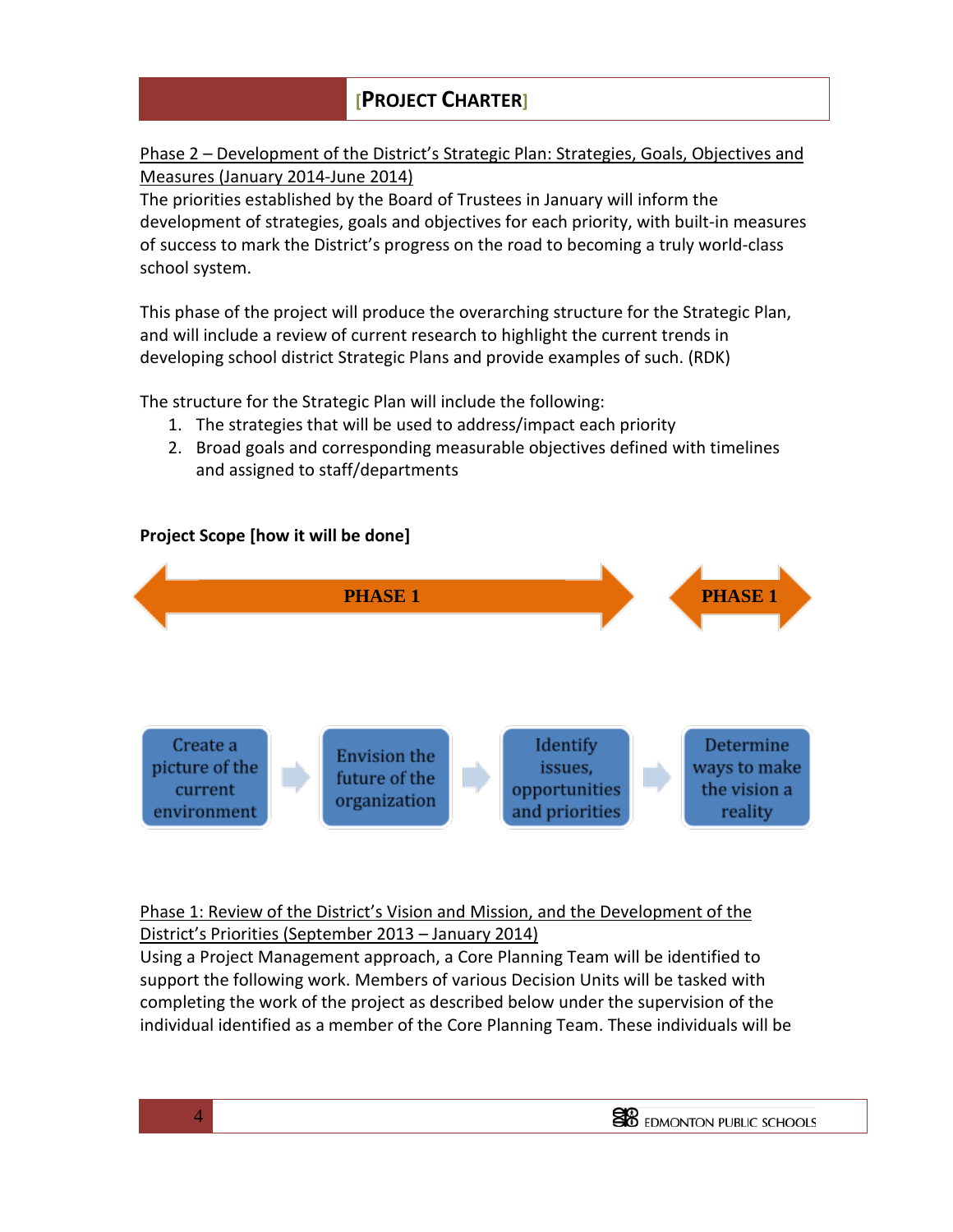known as the working group.

- 1. Conduct a Historical Review on the District's priorities.
	- a. Review the last 3 sets of priorities to identify themes from the past (Core Planning Team)
	- b. Survey the current Board of Trustees for their reflection: Sample questions: What progress was made relative to the Priorities? What areas of improvements are evident? What do you feel are the most critical priorities? (RDK)
	- c. Review the results/data of last consultation conducted around the establishment of the priorities for 2011 - 2014 (which includes the voices of students, parents and the public) (Communications)
	- d. Reflections on past planning experiences for lessons learned (Communications and Policy)
	- e. Identification of values currently existing in Policies through the policy review that is underway. (Policy) *Note: Value statements need to be aligned with the New Education Act.*
- 2. Conduct a consultation process with key stakeholders to understand what is relevant and current today in the District.
	- a. Senior Management and school leaders through the Superintendent's Community of Practice for their perspective on the current state of affairs and any trends/themes that would identify implications to the development of the new priorities. (SCOP and Results Review) (DST/RDK)
	- b. District leaders through results review documents to identify current state of affairs and any trends/themes that would have implications to the development of the new priorities - specifically look at challenges section.
	- c. New Trustees through the use of interviews, which could focus on identifying values of the individual members of the Board (Sandra/RDK/Superintendent)
	- d. Students through the use of the results from the Student Advisory Group meetings held in 2012-2013. (RDK)
- 3. Identify and define stakeholders.
- 4. Develop a Stakeholder Consultation process for stakeholder groups.
	- a. Summarize the results of the consultation process used with various stakeholders with rationale for the approach being used (AA.BP) (Communications/Policy)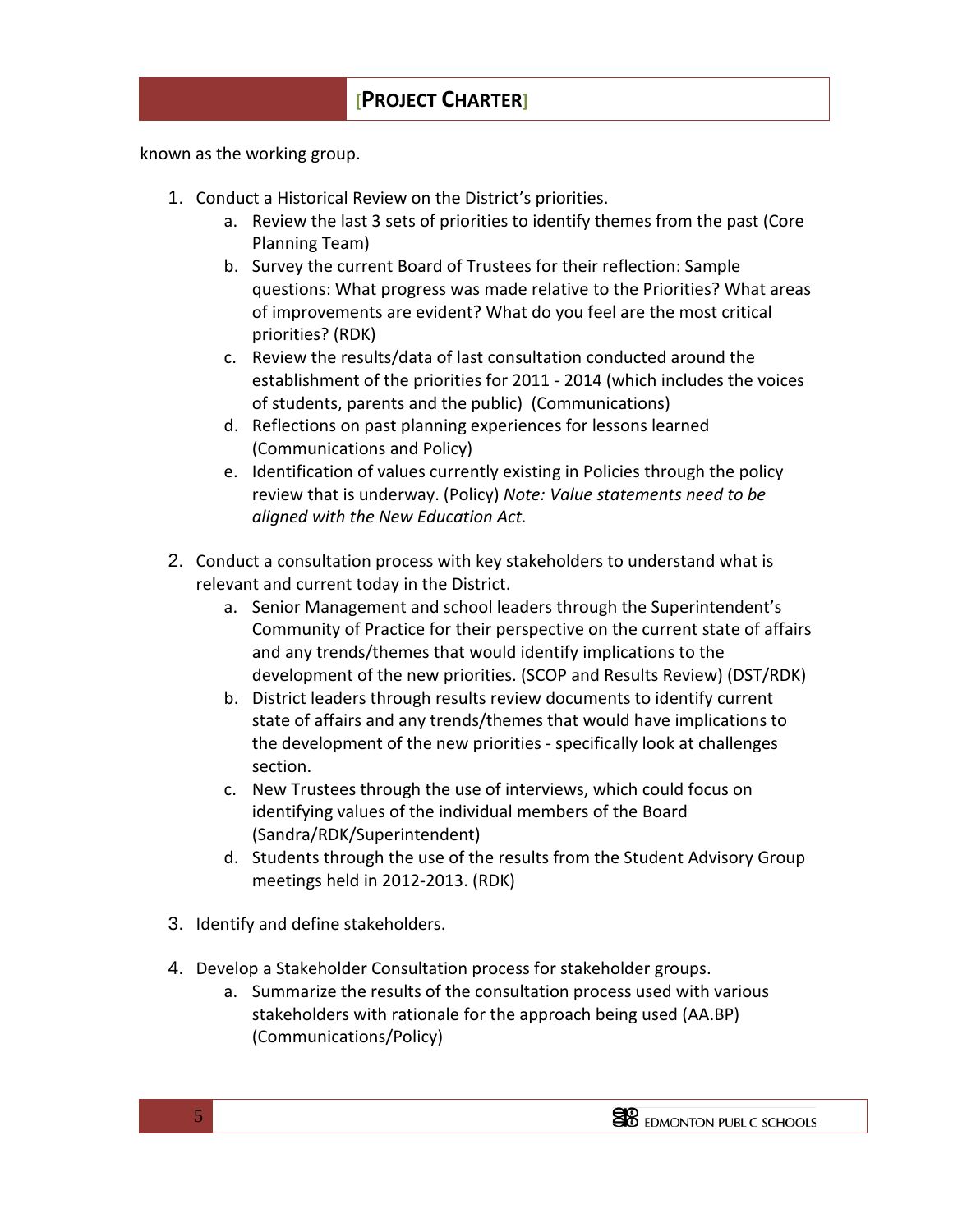- b. For future use once the District Vision, Mission and Priorities have been drafted (for Board approval) (Communications and Partnership, followed by RDK for review of questions)
- 5. Develop a Communication Management Plan.
	- a. For immediate use (Front end) with District staff to communicate this initiative and to share the process being used. (e.g., end of November through Need to Know News, DST, Board meeting) (Communications)
	- b. For future use once the District Vision, Mission and Priorities have been finalized (for Board approval) (Communications)
- 6. Conduct an Environmental Scan to assess the current state using various initiatives (data-driven).
	- a. Identify emerging themes/trends that are setting the direction for education.
		- i. Conduct an internal analysis that is data-driven to assess the District's current state related to various educational themes. Use the AERR and Accountability Pillar Survey (RDK)
		- ii. Conduct a Literature Review on current issues and trends in education and the community around us (e.g., Elevate Report). (RDK)
		- iii. Conduct a Literature Review on priorities of successful school districts, nationally and internationally that are replicable in our local context (e.g., Seven Oaks). (RDK)
		- iv. Conduct an external analysis that focuses on analyzing changes/mandates that could impact the District (e.g., Ministerial Order, Education Act, Elevate, Inspiring Education, Setting the Direction). (Policy/Legal)
- 7. Complete an analysis to sort through all the data and turn it into information. (RDK)
	- **a.** Provide research on how to develop/craft priorities. (RDK)
	- b. Identify emerging drivers by looking for emergence of patterns or cross cutting themes. The goal of this analysis is to identify strategic drivers. (Core Planning Team)
	- c. Refer to strategic drivers and consult with the Board's District Priorities and Governance Committee and the District Support Team to craft the draft Values, Vision, Mission and Priorities. (Core Planning Team)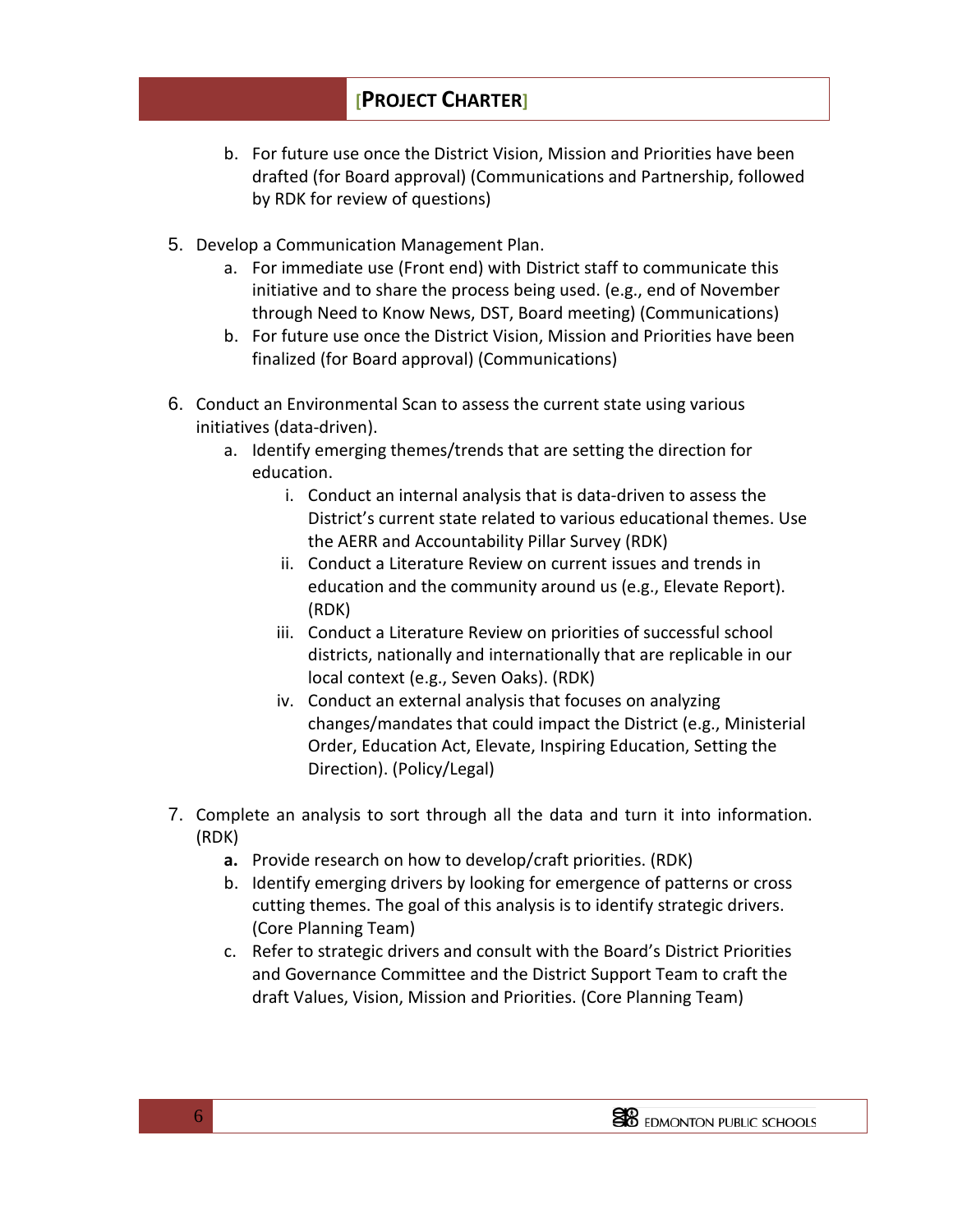- 8. The District Priorities and Governance Committee will provide a report for the Board of Trustees' and the District Support Team for use at the January 2014 retreat. (Core Planning Team).
- 9. Facilitate a retreat that allows the Board of Trustees' and the District Support Team to finalize the draft of the District's Priorities for 2014-2018.
	- **a.** Covey Professional Development will provide background in Strategic Planning. (Sandra)
	- **b.** Share the evidence-based journey that led to the development of the Priorities. The Board of Trustees' and the District Support Team finalize the District Value, Vision, Mission and Priorities.
- 10. Stakeholder Engagement

Phase 2 – Development of the District's Strategic Plan: Strategies, Goals, Objectives and Measures (January 2014-June 2014)

A review of current research to highlight the current trends in developing school district Strategic Plans and provide examples of such will be provided to the District Support Team. (RDK)

The District Support Team will utilize the Vision, Mission, Values and Priorities and articulate them into strategies, goals, aligned outcomes/objectives and performance measures.

A Measurement Team will be established to work with the District Support Team in developing measures to assess progress toward strategic objectives.

An Action Planning Team will be established to work with the District Support Team in developing action plans and results for each strategy. A Strategic Plan that identifies:

- 1. strategies that will be used to address/impact each priority
- 2. broad goals and corresponding measurable objectives defined with timelines and assigned to staff/departments (Measurable and time-framed targets (expected results))

will be produced.

*NOTE: THE PROCESS USED FOR PHASE 2 WILL BE DEFINED AT A LATER TIME (PROGRESSIVE ELABORATION)*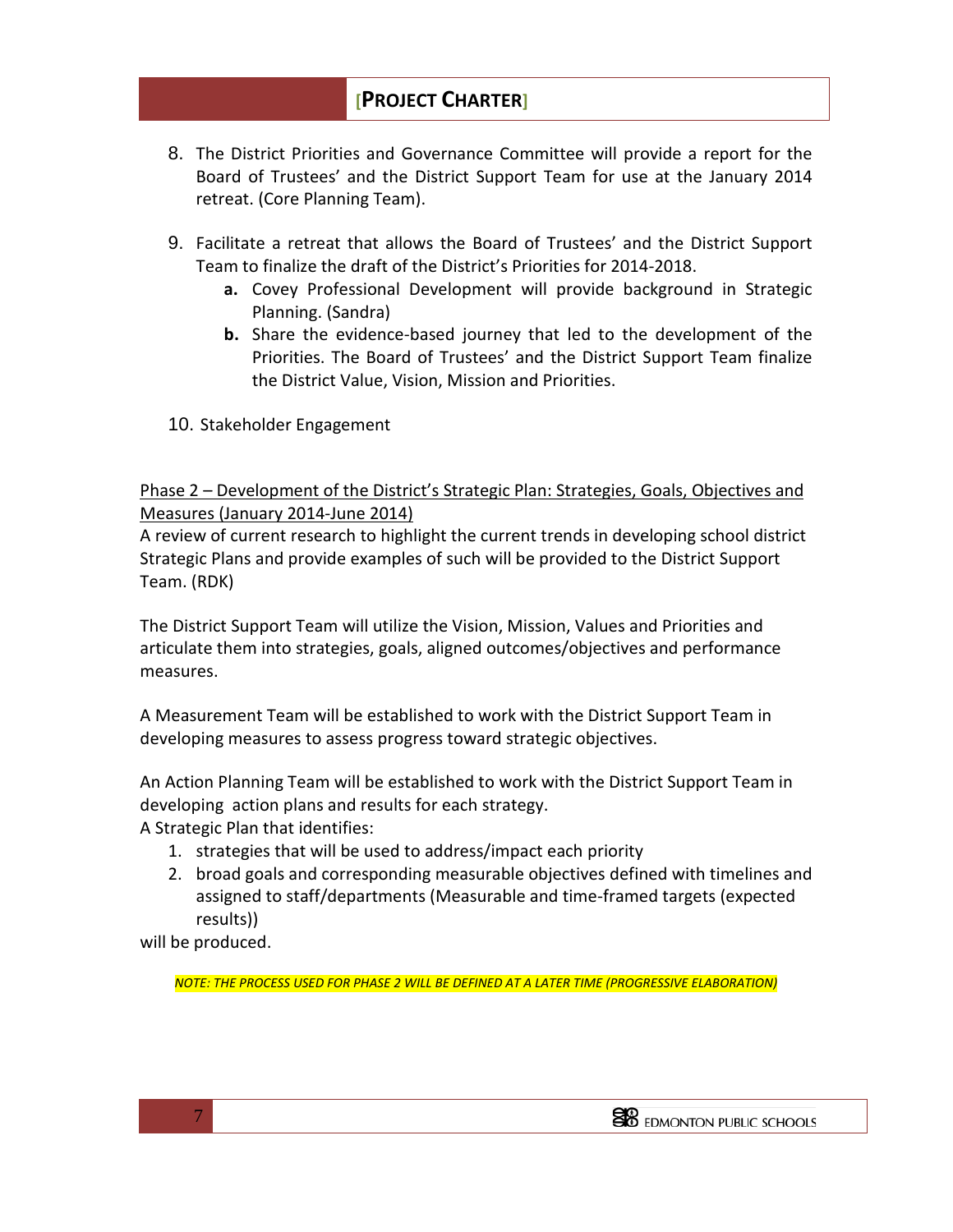### **1.4 Business Operational Impacts**

Changes in the following areas may occur as a result of this work (external to the project)

- $\geq$  School and Decision Unit work plans may need to change to reflect the new District priorities.
- $\geq$  Results Review process may need to change to reflect the new District priorities Strategic Plan.
- $\triangleright$  Professional Learning already identified may need to be reconsidered in order to ensure that it is aligned to the priorities.
- $\geq$  Data collection for this project may identify other data that the District may want to begin to collect to better inform decisions. In this case, the RDK unit will be required to structure their data collection systems appropriately to reflect this.
- $\geq$  Development of a District Survey (to replace the District Satisfaction survey) is being considered.
- $\geq$  A review of the current structure/format of Board Reports may need to be conducted in order to ensure alignment to the District Strategic Plan.
- $\geq$  Schools and Decision Units will need to identify all programs, initiatives and activities that meet the objectives specified and will be tasked with determining appropriate measures to monitor progress (with guidance and support offered through central).
- $\geq$  Ongoing measurement and monitoring of initiatives is necessary to ensure the Strategic Plan is on track in fulfilling the priorities and identifying opportunities for quality improvement.
- $\geq$  Annual reports may need to change to reflect the new District Strategic Plan in addition to any other mandated reporting (e.g., Alberta Education, Special Task Force reports, Policy

## **1.5 Out of Scope**

The following responsibilities and activities are not part of this project:

- $\geq$  Population of the Strategic Plan through the identification of initiatives already in operation in schools and central
- $\geq$  Identification of new initiatives to address the District Strategic Plan
- $\geq$  Modification of school and central work plans to reflect the new District Strategic Plan
- $\geq$  Monitoring of the strategic plan
- $\geq$  Alignment of actions/initiatives and priorities throughout all layers and units of the District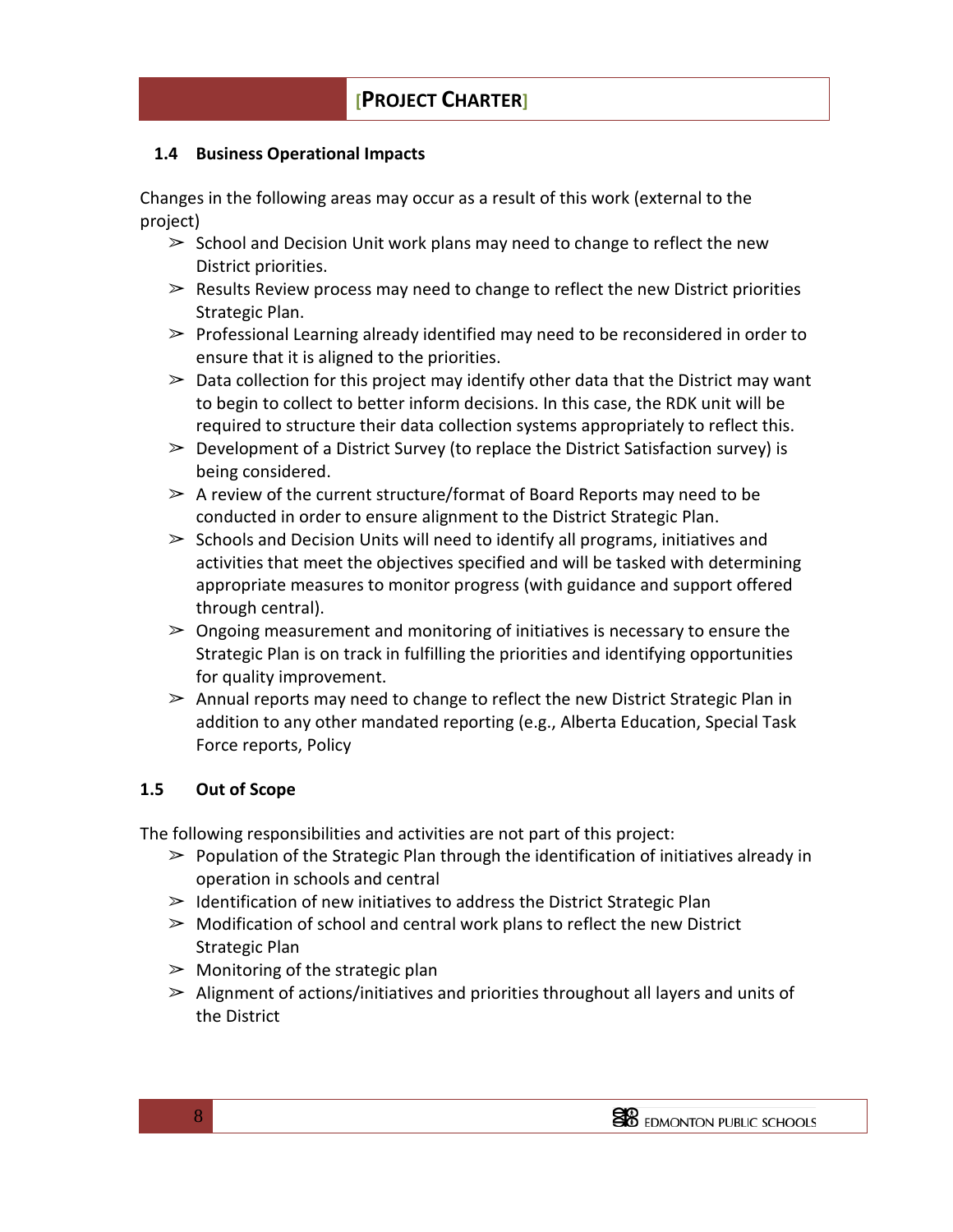### **2 PROJECT CONDITIONS**

### **2.1 Project Assumptions**

- $\geq$  The District Mission and Vision may remain the same. Some slight changes may need to be made to align with the new Education Act,
- $\geq$  Adequate resources (for example in the areas of research, data analysis, communications, consultation management, quality assurance, etc.) will be available.
- $\geq$  Surveys and other tools used to gather information from stakeholders will be completed by the informants.
- $\geq$  The project work will take place within the framework of a site-based decision making model.
- $\geq$  The following terms will be used and are assumed to mean the following:
	- o **Values**  Principles, beliefs and underlying assumptions that guide the organization. These values are shared by Board and staff, strongly held, and not easily changed. SITE-BASED DECISION MAKING/CHOICE
	- o **Vision**  The ideal future state; futuristic view regarding the ideal state or conditions that the organization aspires to change or create.
	- o **Mission**  The purpose of the organization, what it does, and whom it serves
	- o **Priorities**  Broad statements that describe long-range desired results
	- o **Strategies**  Broad approaches used to accomplish each priority
	- o **Goals**  Concepts that are valued within each priority. Long-range outcome statements that are broad enough to guide the District's programs, administrative, financial and governance functions.
	- o **Objectives**  Short to intermediate outcome statements that are specifically tied to the goal. Objectives are clear, measurable and communicate how a goal will be achieved. Objectives may be referred to as outcome objectives.
	- o **Outcomes**  The performance expected within the timeframe of the plan
	- o **Initiatives**  Specific programs, projects, or services used to attain an outcome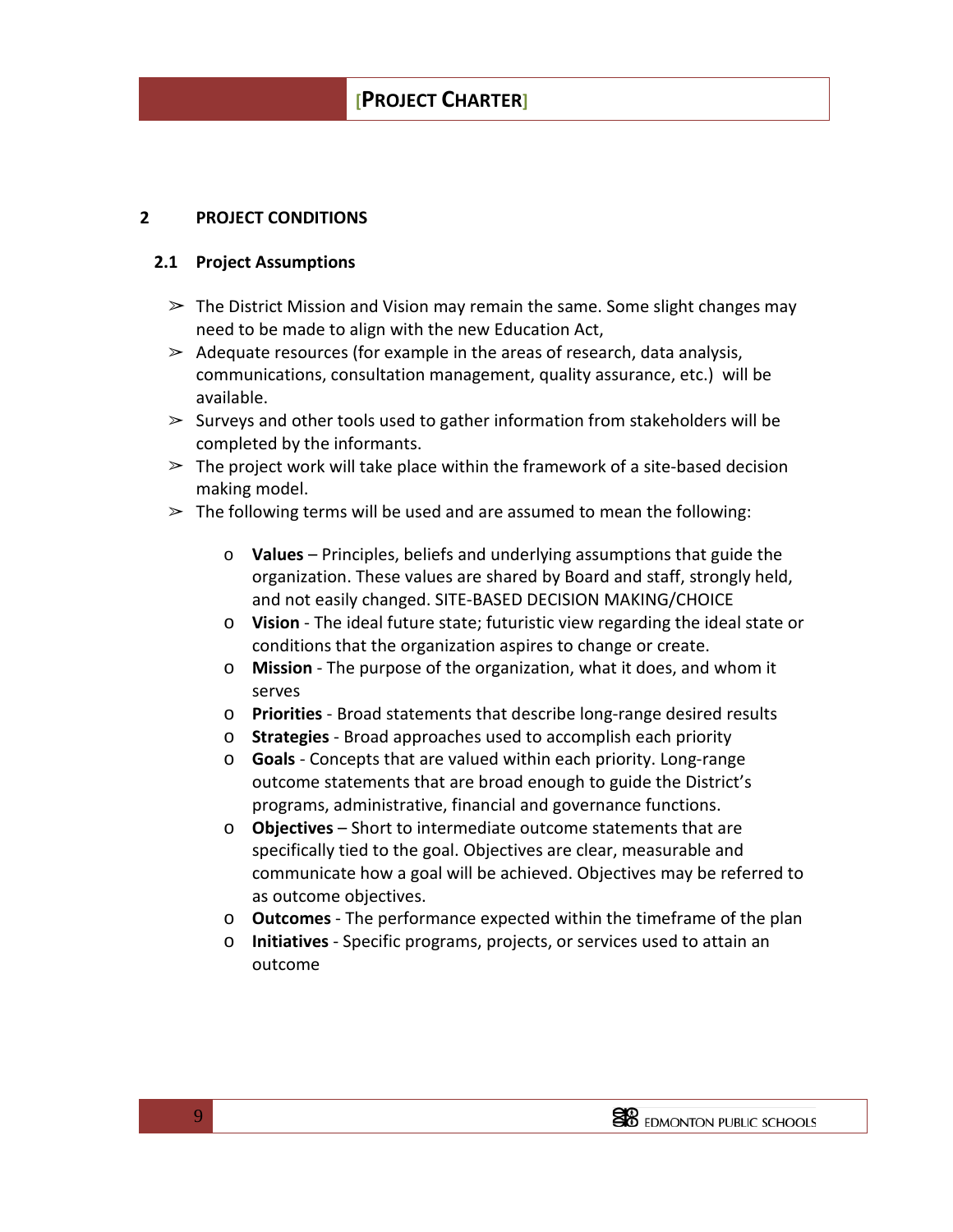### **2.2 Risks and Opportunities**

Risks

- Non-availability of resources or limited resources.
- The process being used is a new process
- New Education Act which will create change in choice in where students go for school

**Opportunities** 

- The project process may model the use of industry standard Project Management processes.
- The project may contribute learning to other Decision Units.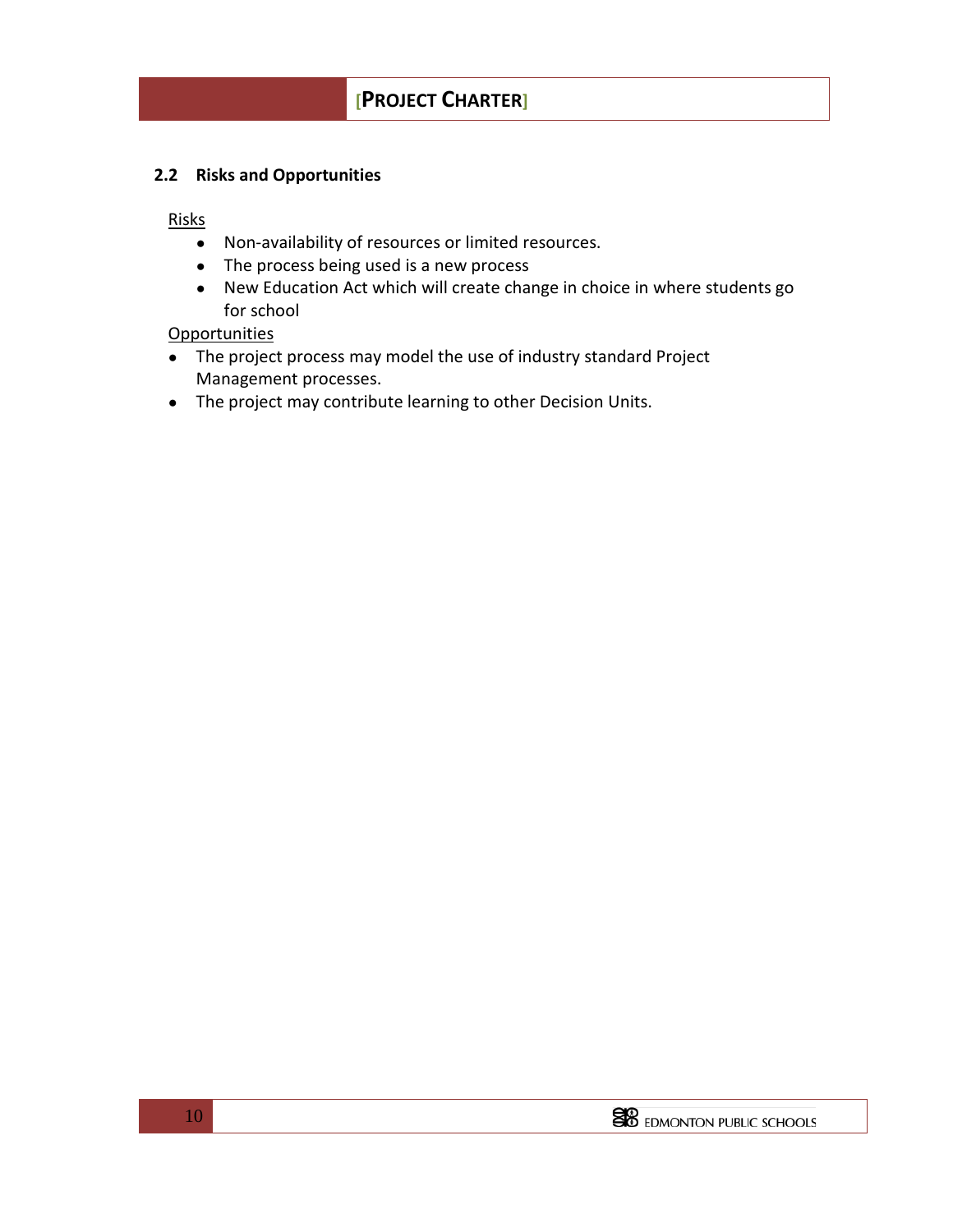**3 Project Team**

#### **3.1 Project Organization**

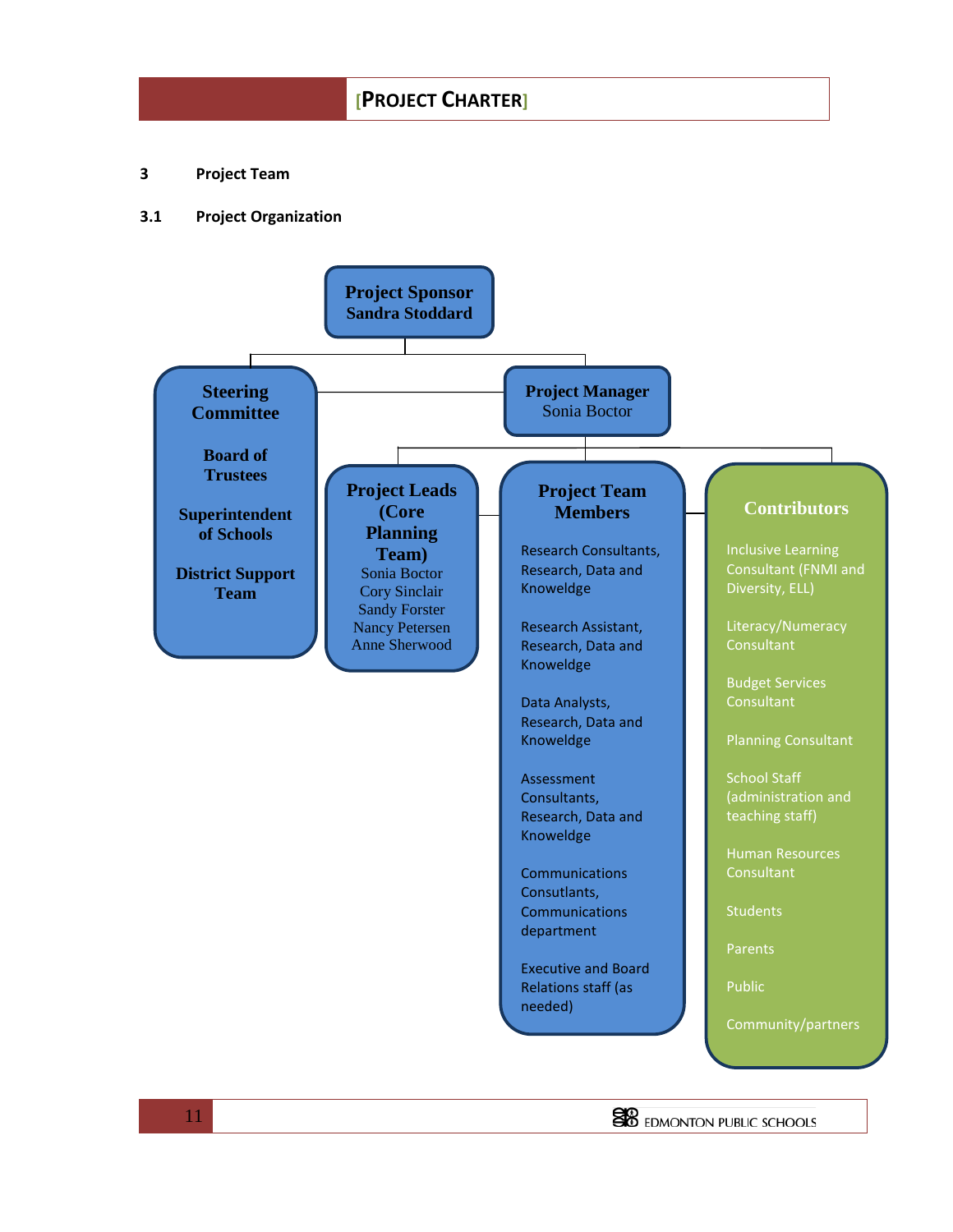## **3.2 Project Team Roles and Responsibilities**

| Project<br><b>Team Role</b> | <b>Project Team</b><br><b>Members</b>                          | <b>Responsibilities</b>                                                                                                                                                                                                                                                                                                                                                                                                                                                                                                                                                                                                                                                                                                                                                                                                                                                                                                                                                                                                                                                                                                                                                                                                                                                                                                                                                            |
|-----------------------------|----------------------------------------------------------------|------------------------------------------------------------------------------------------------------------------------------------------------------------------------------------------------------------------------------------------------------------------------------------------------------------------------------------------------------------------------------------------------------------------------------------------------------------------------------------------------------------------------------------------------------------------------------------------------------------------------------------------------------------------------------------------------------------------------------------------------------------------------------------------------------------------------------------------------------------------------------------------------------------------------------------------------------------------------------------------------------------------------------------------------------------------------------------------------------------------------------------------------------------------------------------------------------------------------------------------------------------------------------------------------------------------------------------------------------------------------------------|
| Project<br>Sponsor          | Sandra Stoddard,<br>Director, Executive<br>and Board Relations | Represents the District Support Team<br>$\bullet$<br>Ultimately responsible for the project and is<br>$\bullet$<br>in senior management<br>Approves the overall project and necessary<br>$\bullet$<br>resources allocated to project<br>Is a visible champion for the project and<br>legitimizes the project's goals and objectives<br>Responsible for championing the project and<br>for overcoming any organizational resistance<br>to the project<br>Participates in and/or leads project<br>initiation; the development of the Project<br>Charter<br>Approves original Project Charter and<br>changes to the Project Charter<br>Participates in project planning (high level)<br>Keeps abreast of major project activities and<br>is a key decision-maker for the project,<br>making any high level recommendations,<br>terminating projects or taking other actions<br>as required to keep District objectives<br>consistent<br>Provides support for the Project Manager<br>May deliver key project communications<br>Assists with any issues, problems, and policy<br>conflicts that may have district impact<br>Approves scope changes<br>Signs off on major deliverables identified in<br>the Charter<br>Invited to (and receives agendas for)<br><b>Working Group meetings</b><br>May elect to delegate any of the above<br>responsibilities to other personnel either on |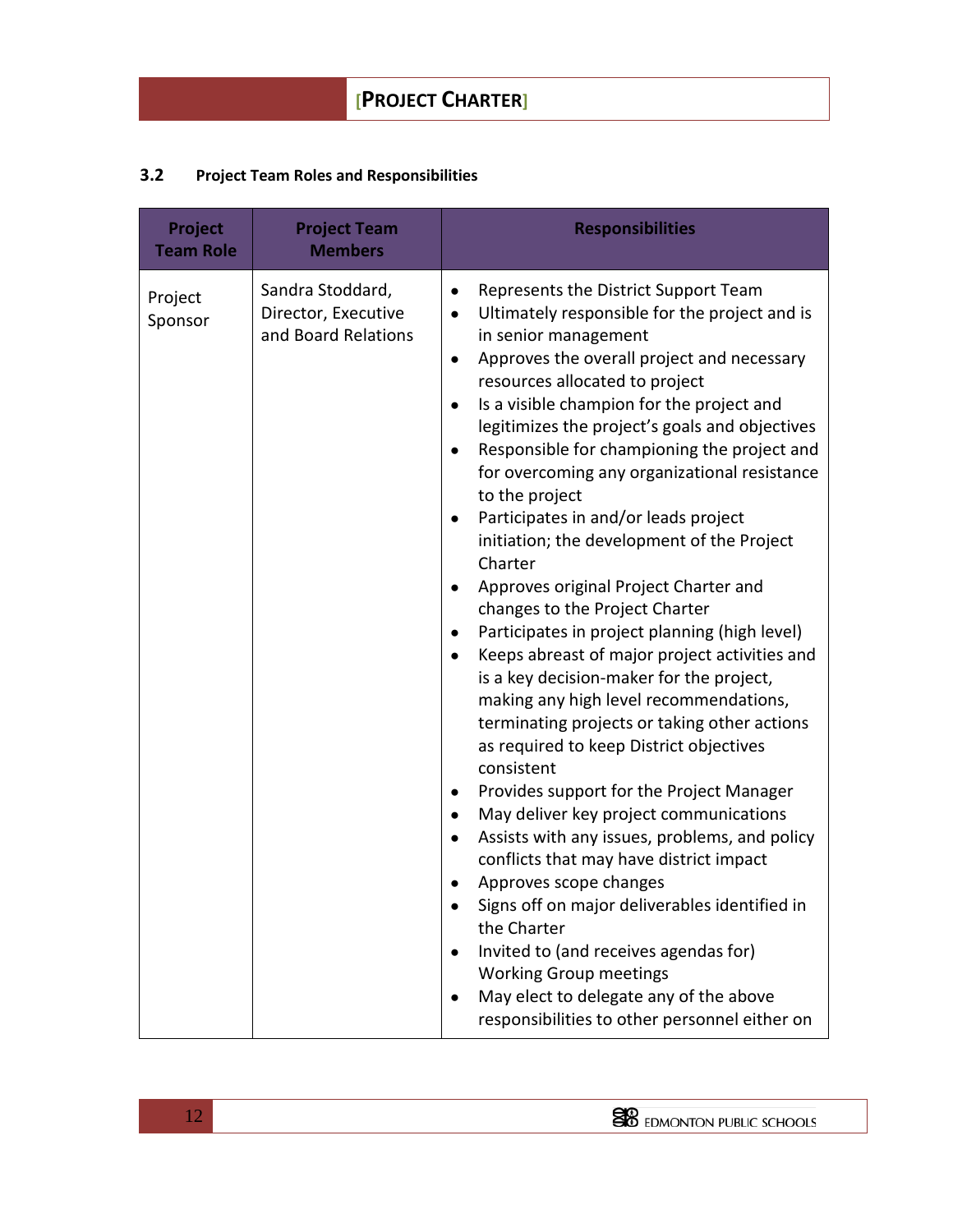|                                  |                                                                                                                | or outside the Project Team                                                                                                                                                                                                                                                                                                                                                                                                                                                                                                                                                                                                                                                                                                                                                                                                                                                                                                                                                                                                                                                                                                                                                                                                                                                                                                                |
|----------------------------------|----------------------------------------------------------------------------------------------------------------|--------------------------------------------------------------------------------------------------------------------------------------------------------------------------------------------------------------------------------------------------------------------------------------------------------------------------------------------------------------------------------------------------------------------------------------------------------------------------------------------------------------------------------------------------------------------------------------------------------------------------------------------------------------------------------------------------------------------------------------------------------------------------------------------------------------------------------------------------------------------------------------------------------------------------------------------------------------------------------------------------------------------------------------------------------------------------------------------------------------------------------------------------------------------------------------------------------------------------------------------------------------------------------------------------------------------------------------------|
| Project<br>Manager               | Sonia Boctor, Program<br>Coordinator,<br><b>Executive and Board</b><br>Relations                               | Manages the Project, including facilitating<br>$\bullet$<br>the work of the Project Management Team<br>(not the Working Group)<br>Creates the Project Charter (the formal<br>$\bullet$<br>documentation of the existence of a project<br>with authority to apply District resources) in<br>collaboration with the Project Sponsor, and<br>other stakeholders<br>Documents the Project Plan through<br>consultation with stakeholders (including<br>the Project Sponsor) that includes a<br>description of the product, performance or<br>service<br>Manages to the constraints (scope,<br>$\bullet$<br>schedule, cost, communication, resources<br>and quality, etc.) of the individual project.<br>Escalates issues to the Sponsor when/if<br>$\bullet$<br>necessary<br>Identifies, monitors and responds to issues,<br>$\bullet$<br>and recommends changes if required.<br>Reports, using Project Management<br>$\bullet$<br>documentation, on the progress, successes,<br>changes, and lessons learned related to the<br>project and the activities.<br>Creates Project Share site, documentation<br>$\bullet$<br>structures and manages site access<br>Contributes to the management of the<br>interdependencies among multiple District<br>projects.<br>Seeks acceptance of deliverables from<br>$\bullet$<br><b>Project Sponsors</b> |
| Project<br>Steering<br>Committee | <b>Board of Trustees</b><br>(District Priorities and<br>Governance<br>Committee Trustees)<br>Darrel Robertson, | Representatives involved in key oversight<br>$\bullet$<br>and control of the project<br>Have a special interest in the outcome of the<br>$\bullet$<br>project<br>Act individually and collectively as a vocal<br>$\bullet$<br>and visible project champion                                                                                                                                                                                                                                                                                                                                                                                                                                                                                                                                                                                                                                                                                                                                                                                                                                                                                                                                                                                                                                                                                 |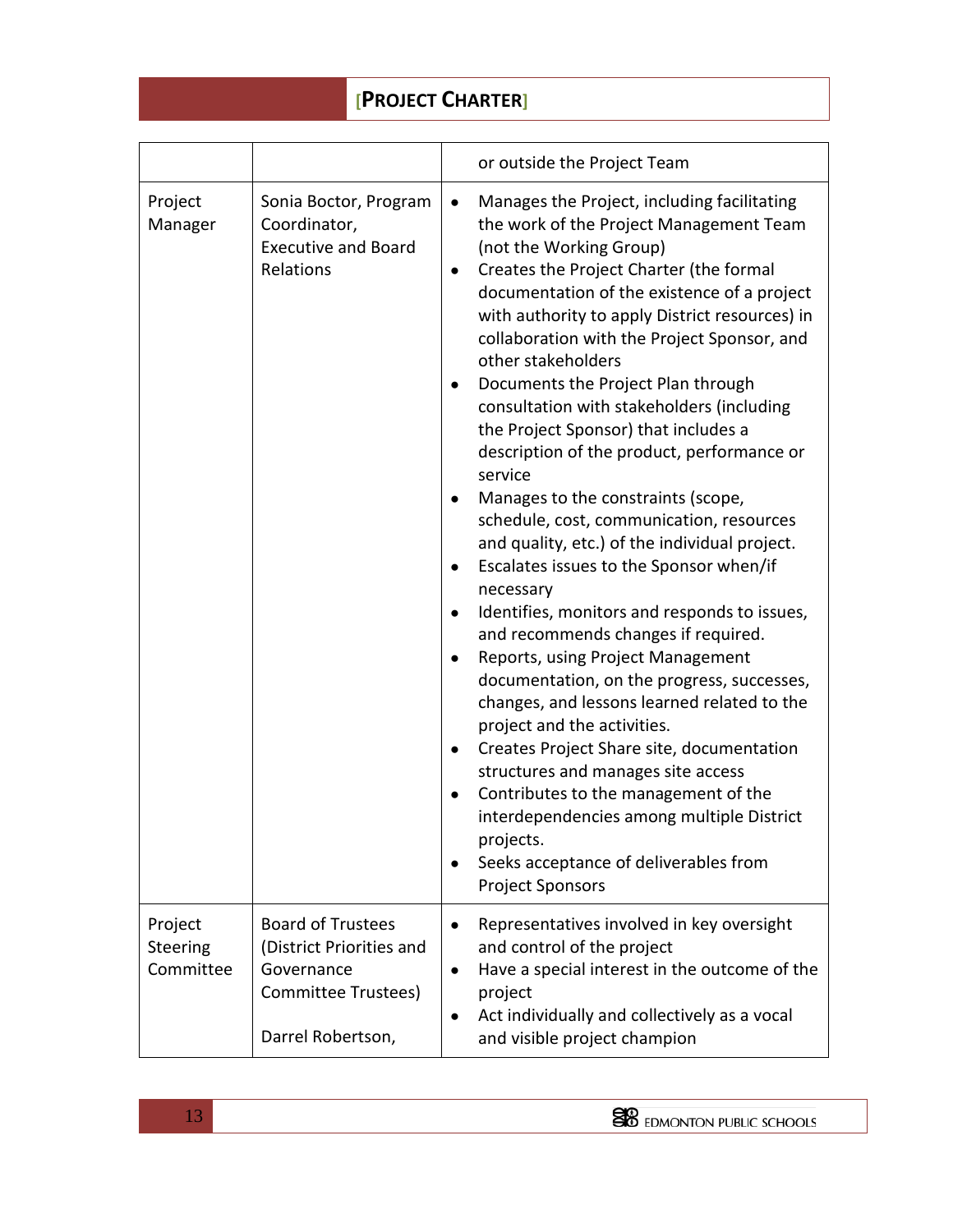|                                   | Superintendent of<br>Schools<br><b>District Support Team</b>                                                                                                                                                                                                            | Approve project deliverables<br>$\bullet$<br>Help resolve issues and policy decisions,<br>Approve scope changes<br>$\bullet$<br>Provide direction and guidance to the<br>$\bullet$<br>project                                                                                                                                                                                                                                                                                                                                                                                                                                                                                                                                                                                                                                                                                                                                                                            |
|-----------------------------------|-------------------------------------------------------------------------------------------------------------------------------------------------------------------------------------------------------------------------------------------------------------------------|--------------------------------------------------------------------------------------------------------------------------------------------------------------------------------------------------------------------------------------------------------------------------------------------------------------------------------------------------------------------------------------------------------------------------------------------------------------------------------------------------------------------------------------------------------------------------------------------------------------------------------------------------------------------------------------------------------------------------------------------------------------------------------------------------------------------------------------------------------------------------------------------------------------------------------------------------------------------------|
| Project<br>Leads                  | <b>Core Planning Team</b><br>Sonia Boctor-<br><b>Strategic Support and</b><br><b>Project Management</b><br>Cory Sinclair -<br>Communications<br>Sandy Forster-<br>Research, Data and<br>Knowledge (RDK)<br>Nancy Petersen-<br>Partnerships<br>Anne Sherwood -<br>Policy | Provides guidance on best methods for<br>$\bullet$<br>design based on his/her in-depth knowledge<br>of the subject matter<br>Provides advice to the Project Manager for<br>$\bullet$<br>the development of project documentation<br>Assists the Project Manager in developing<br>$\bullet$<br>the scope and estimates for his/her area of<br>expertise/subject matter<br>Assists the Project Manager in creating the<br>work breakdown structure for his/her area<br>of expertise/subject matter<br>Leads the project work tasks (not the Project<br>$\bullet$<br>Management work)<br>Provides the technical perspective in day-to-<br>$\bullet$<br>day project decisions<br>Monitors issues and any changes required<br>$\bullet$<br>during the work process and communicates<br>these to the Project Manager<br>Keeps all technical stakeholders aware of<br>project status<br>Meets project work deadlines<br>Ensures readiness of deliverable for Project<br>Manager |
| Project<br>Team<br><b>Members</b> | Research Consultants<br>Research, Data and<br>Knowledge<br>Research Assistant,<br>Research, Data and<br>Knowledge<br>Data Analysts,<br>Research, Data and                                                                                                               | Represent different groups with knowledge<br>of a specific subject matter or with a specific<br>skill set who carry out the work of the<br>project.<br>Dedicate days for project tasks (includes all<br>task activities).<br>Carry out the tasks detailed in the project<br>$\bullet$<br>documentation but are not involved with<br>management of the project.<br>Responsible for executing tasks and<br>$\bullet$                                                                                                                                                                                                                                                                                                                                                                                                                                                                                                                                                       |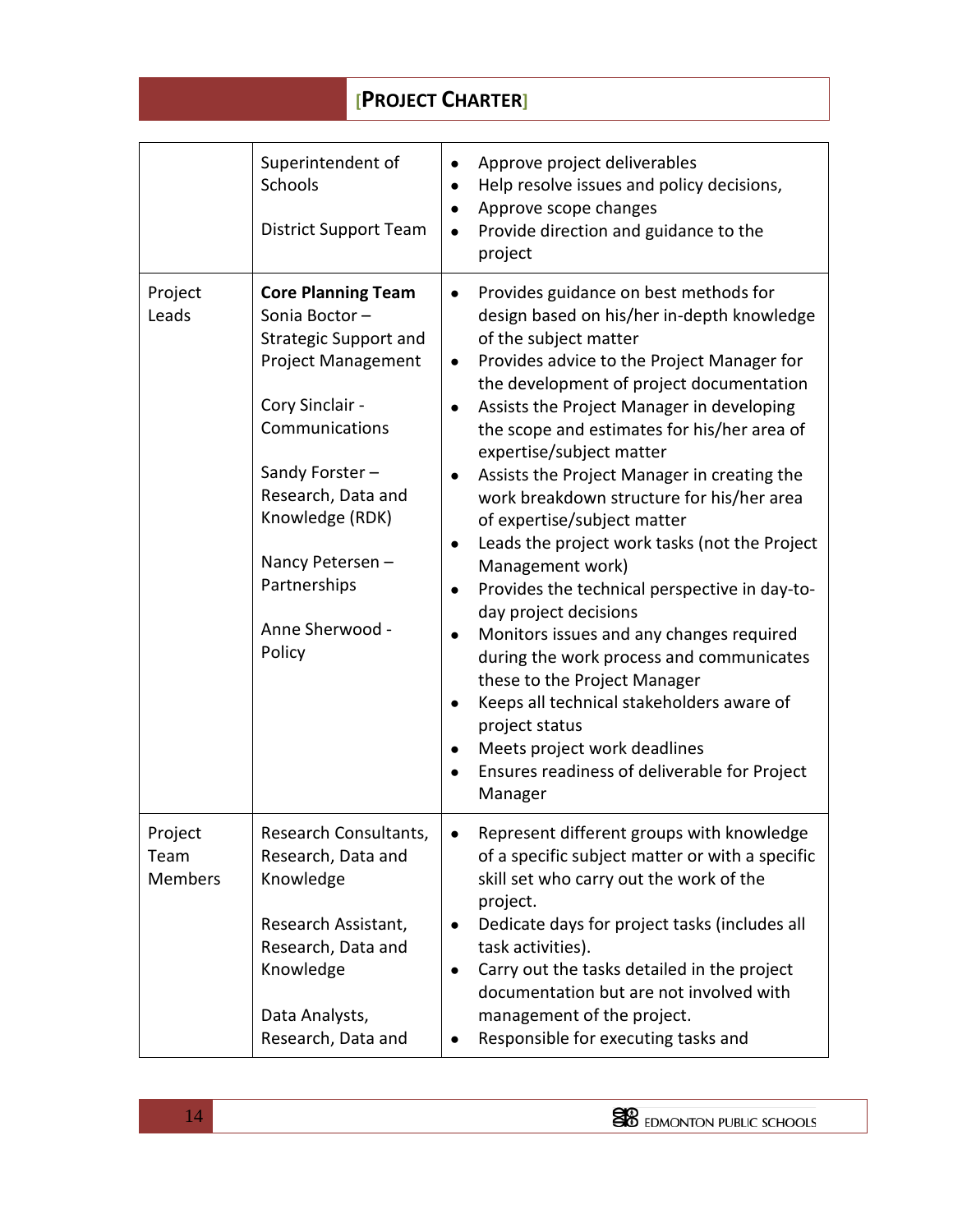| Knowledge<br>Assessment<br>Consultants,<br>Research, Data and<br>Knowledge<br>Communications<br>Consultants,<br>Communications<br>department<br><b>Executive and Board</b><br>Relations staff (as<br>needed) | $\bullet$<br>$\bullet$ | producing deliverables as outlined in the<br>Project Plan and directed by the Project<br>Manager/Project Lead<br>Responsible for informing the Project Lead<br>of issues, scope changes, risks and quality<br>concerns<br>Responsible for proactively communicating<br>project status and assisting the Project Lead<br>in managing expectations<br>Complete the tasks, including regular face-<br>to-face meetings.<br>Responsible for the quality of the project<br>deliverables assigned to his/her functional<br>area |
|--------------------------------------------------------------------------------------------------------------------------------------------------------------------------------------------------------------|------------------------|---------------------------------------------------------------------------------------------------------------------------------------------------------------------------------------------------------------------------------------------------------------------------------------------------------------------------------------------------------------------------------------------------------------------------------------------------------------------------------------------------------------------------|
| <b>Members of the</b><br><b>Measurement Team</b><br>and Action Planning<br>Team will include:                                                                                                                |                        |                                                                                                                                                                                                                                                                                                                                                                                                                                                                                                                           |
| Inclusive Learning<br>Consultant (FNMI and<br>Diversity, ELL)                                                                                                                                                |                        |                                                                                                                                                                                                                                                                                                                                                                                                                                                                                                                           |
| Literacy/Numeracy<br>Consultant                                                                                                                                                                              |                        |                                                                                                                                                                                                                                                                                                                                                                                                                                                                                                                           |
| <b>Budget Services</b><br>Consultant                                                                                                                                                                         |                        |                                                                                                                                                                                                                                                                                                                                                                                                                                                                                                                           |
| <b>Planning Consultant</b>                                                                                                                                                                                   |                        |                                                                                                                                                                                                                                                                                                                                                                                                                                                                                                                           |
| <b>School Staff</b><br>(administration and<br>teaching staff)                                                                                                                                                |                        |                                                                                                                                                                                                                                                                                                                                                                                                                                                                                                                           |
| <b>Human Resources</b><br>Consultant                                                                                                                                                                         |                        |                                                                                                                                                                                                                                                                                                                                                                                                                                                                                                                           |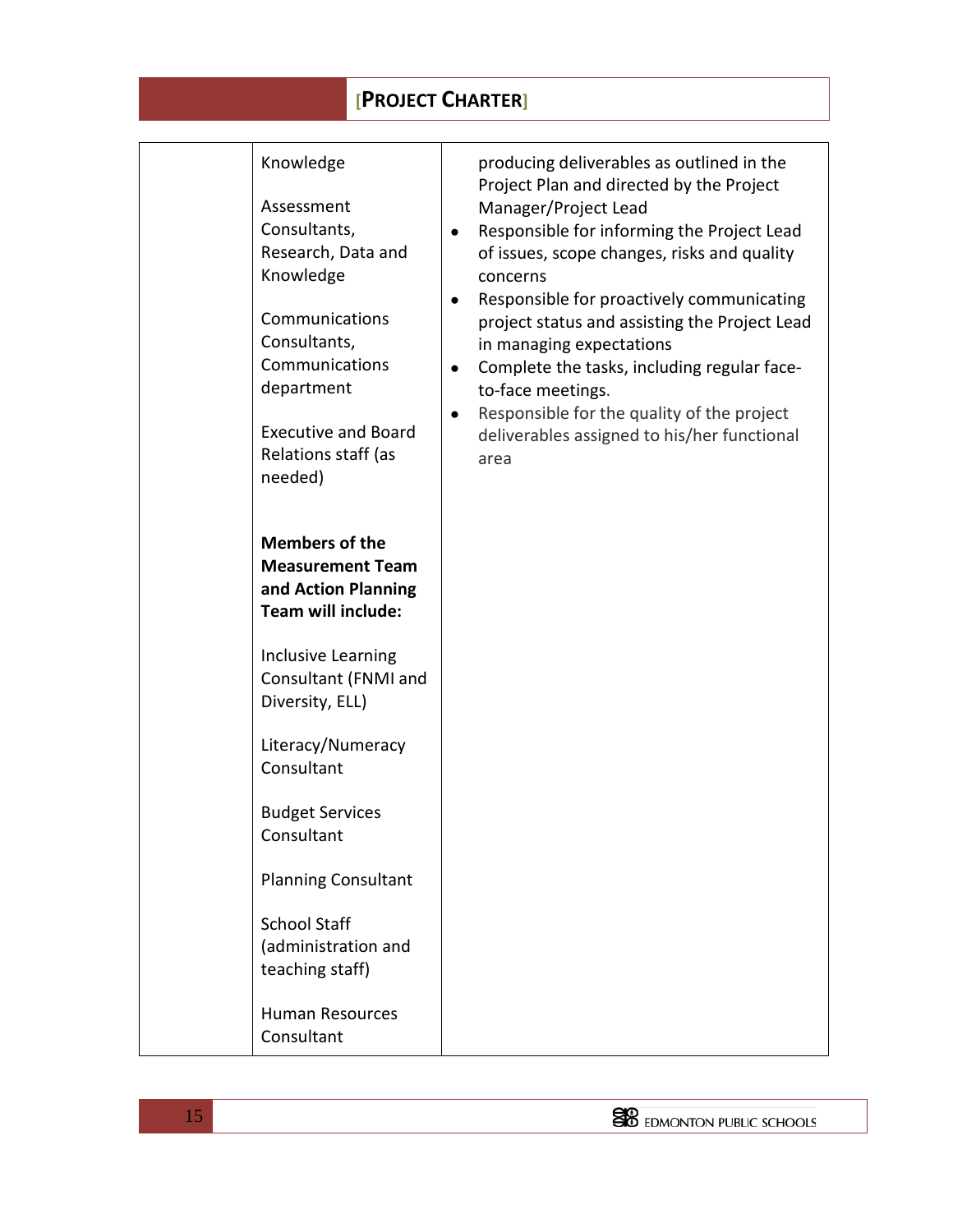The following resources are identified as contributors to the Project. They represent groups, units, individuals, or organizations (internal and external to our District) which are impacted by, or can impact, the outcomes of the project. These members will be engaged at times throughout the project.

- Students
- Parents
- Public (anyone with a child enrolled in a school or with an interest in education)
- Community/partners (those organizations who have a relationship with the District e.g., Alberta Education)
- Others…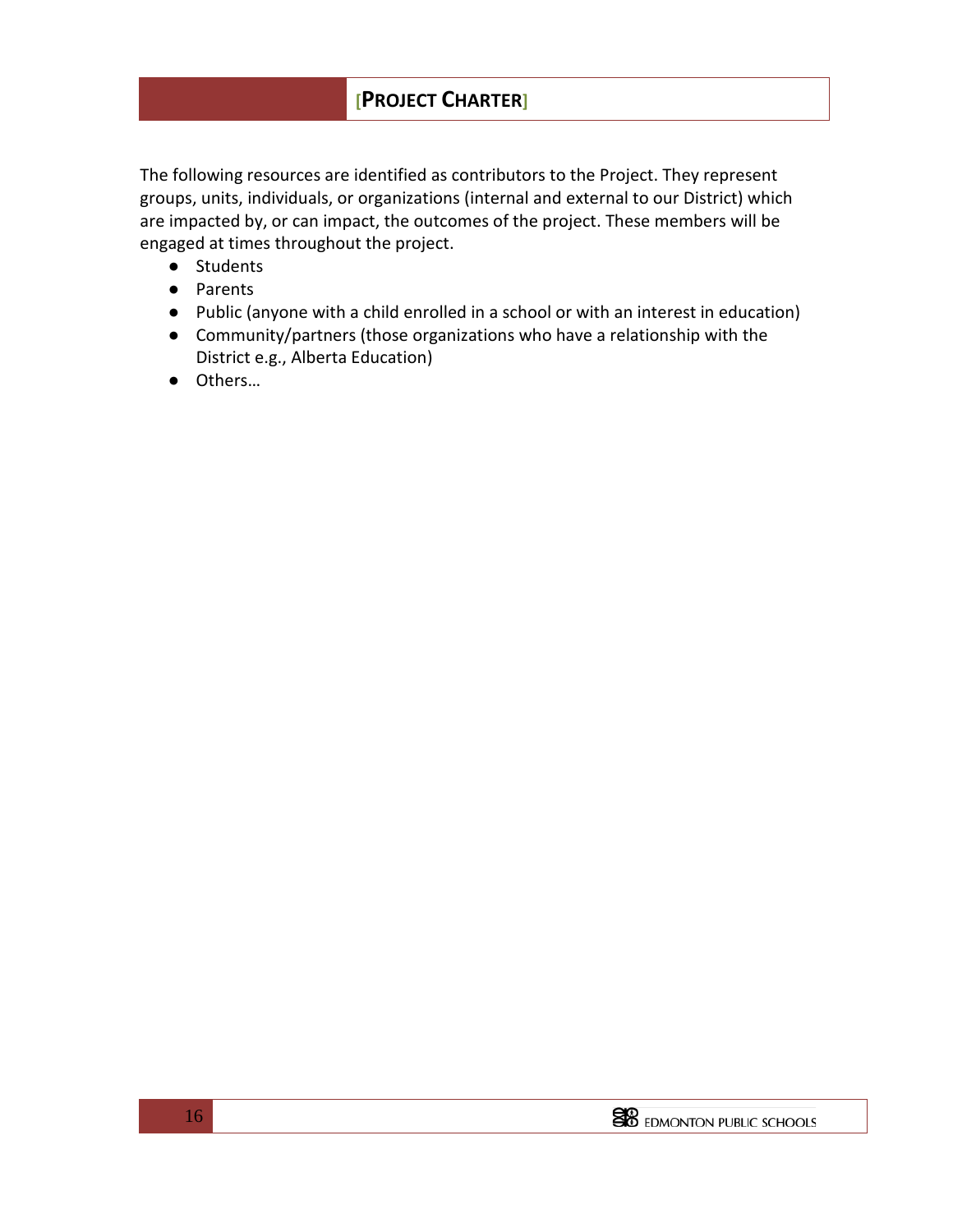#### **4 APPROVALS**

Prepared by Sonia Boctor, Project Manager

\_\_\_\_\_\_\_\_\_\_\_\_\_\_\_\_\_\_\_\_\_\_\_\_\_\_\_\_\_\_\_\_\_\_\_\_

\_\_\_\_\_\_\_\_\_\_\_\_\_\_\_\_\_\_\_\_\_\_\_\_\_\_\_\_\_\_\_\_\_\_\_\_

Approved by Sandra Stoddard, Project Sponsor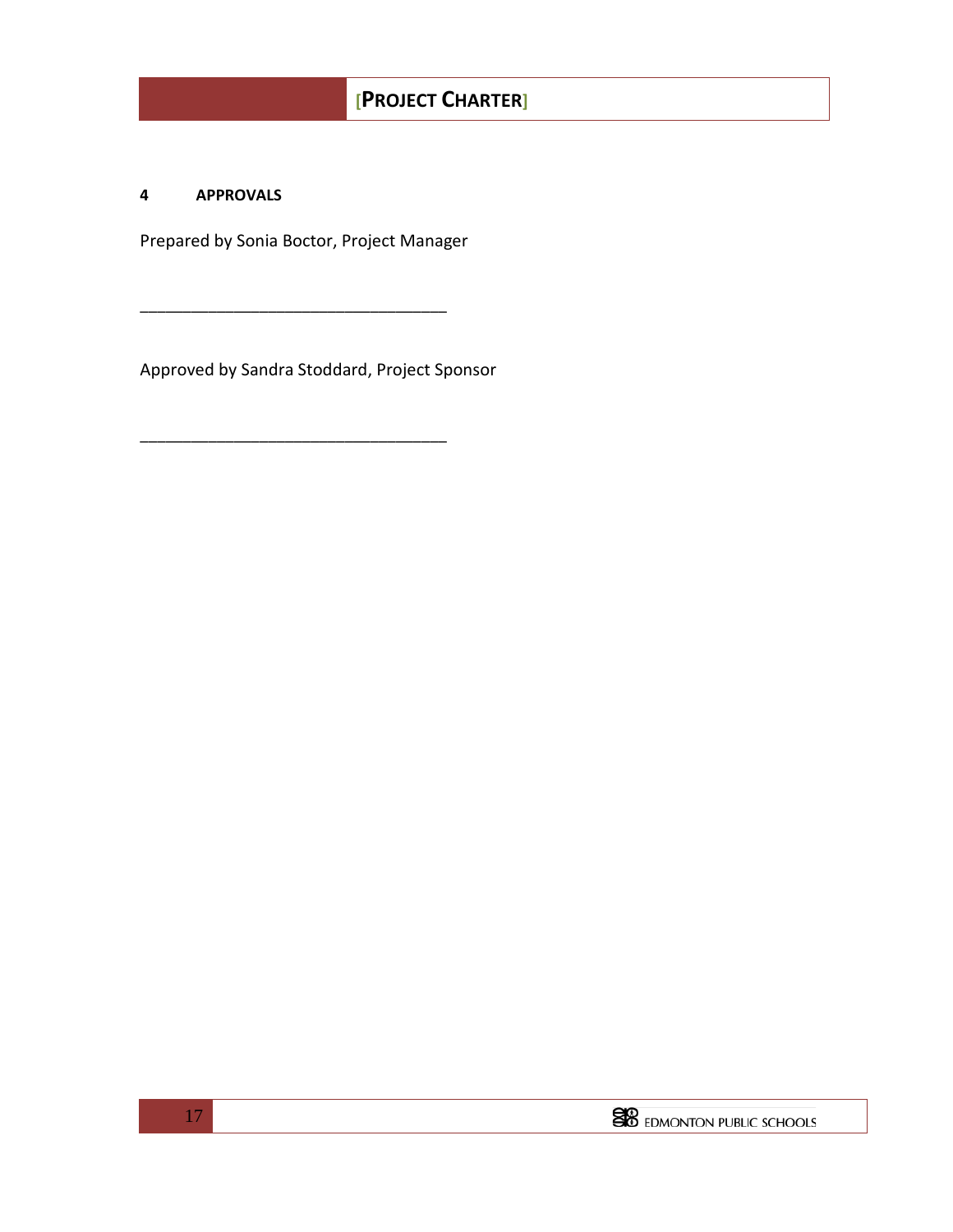### **Appendix 1: Strategic Planning Process**

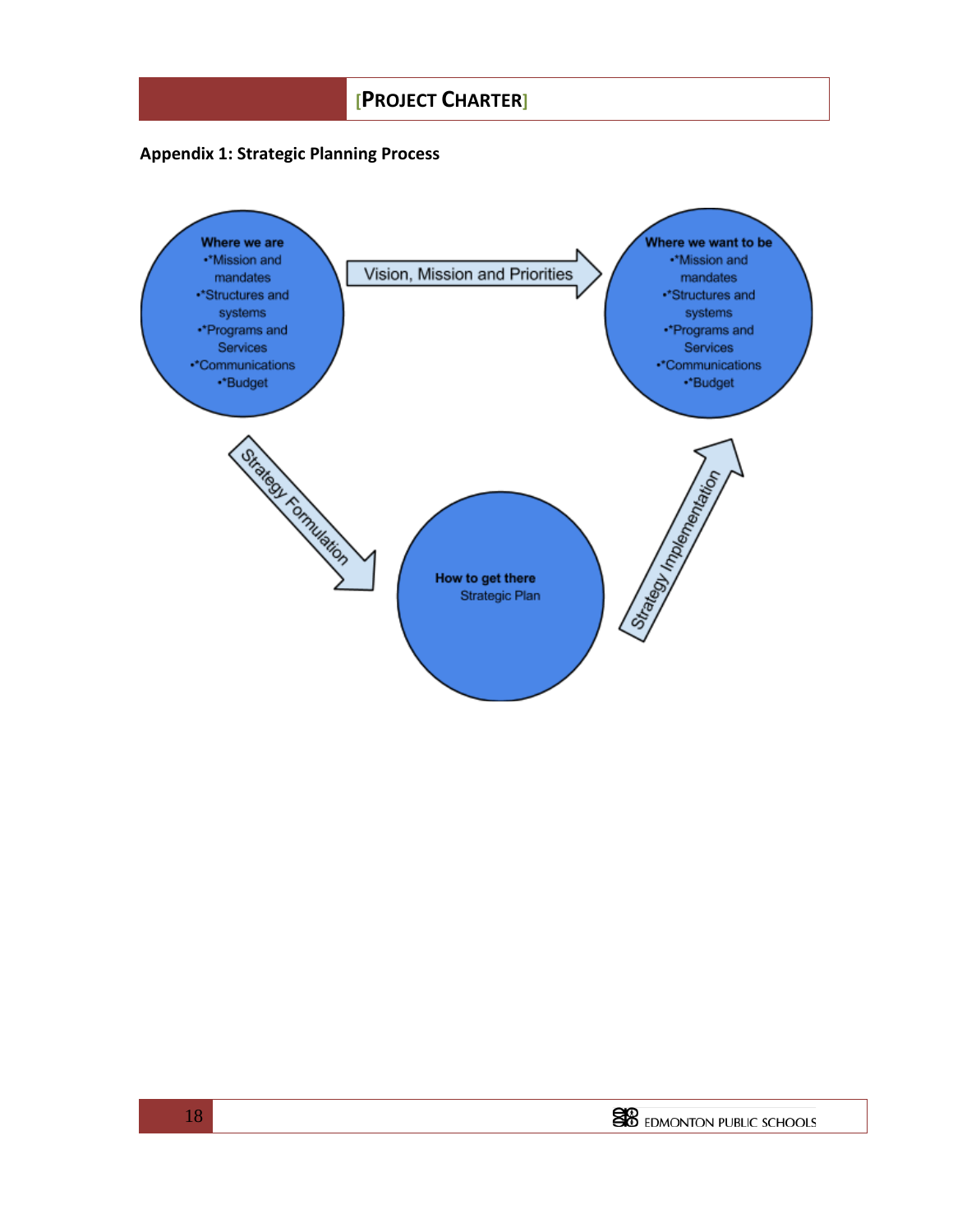## **Appendix 2: Driving Alignment and Action A Strategic Plan**

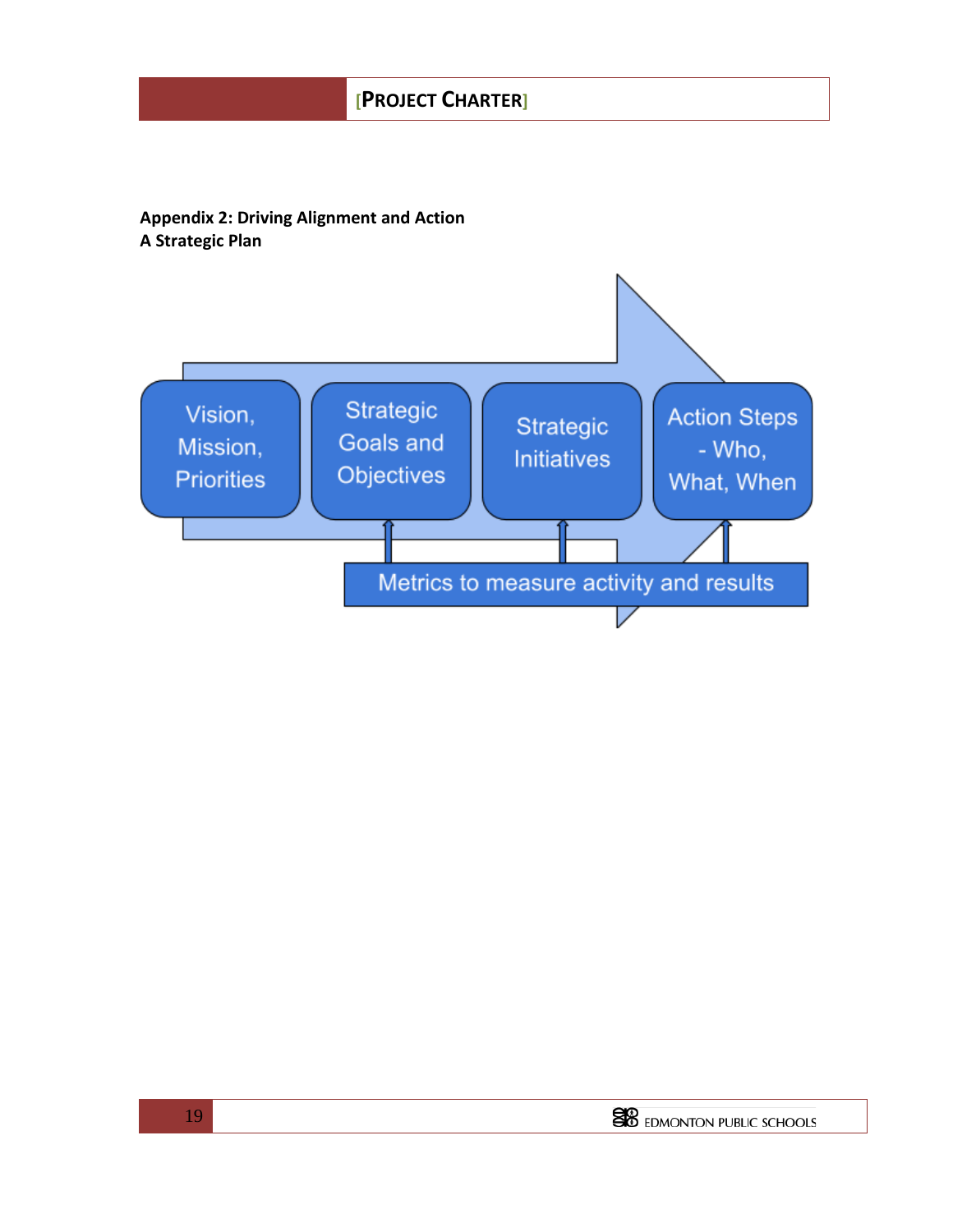#### **Appendix 3: Strategic Planning Roadmap**

**Phase 1**– Review of the District's Vision and Mission, and the Development of the District's Priorities (September 2013 – January 2014)

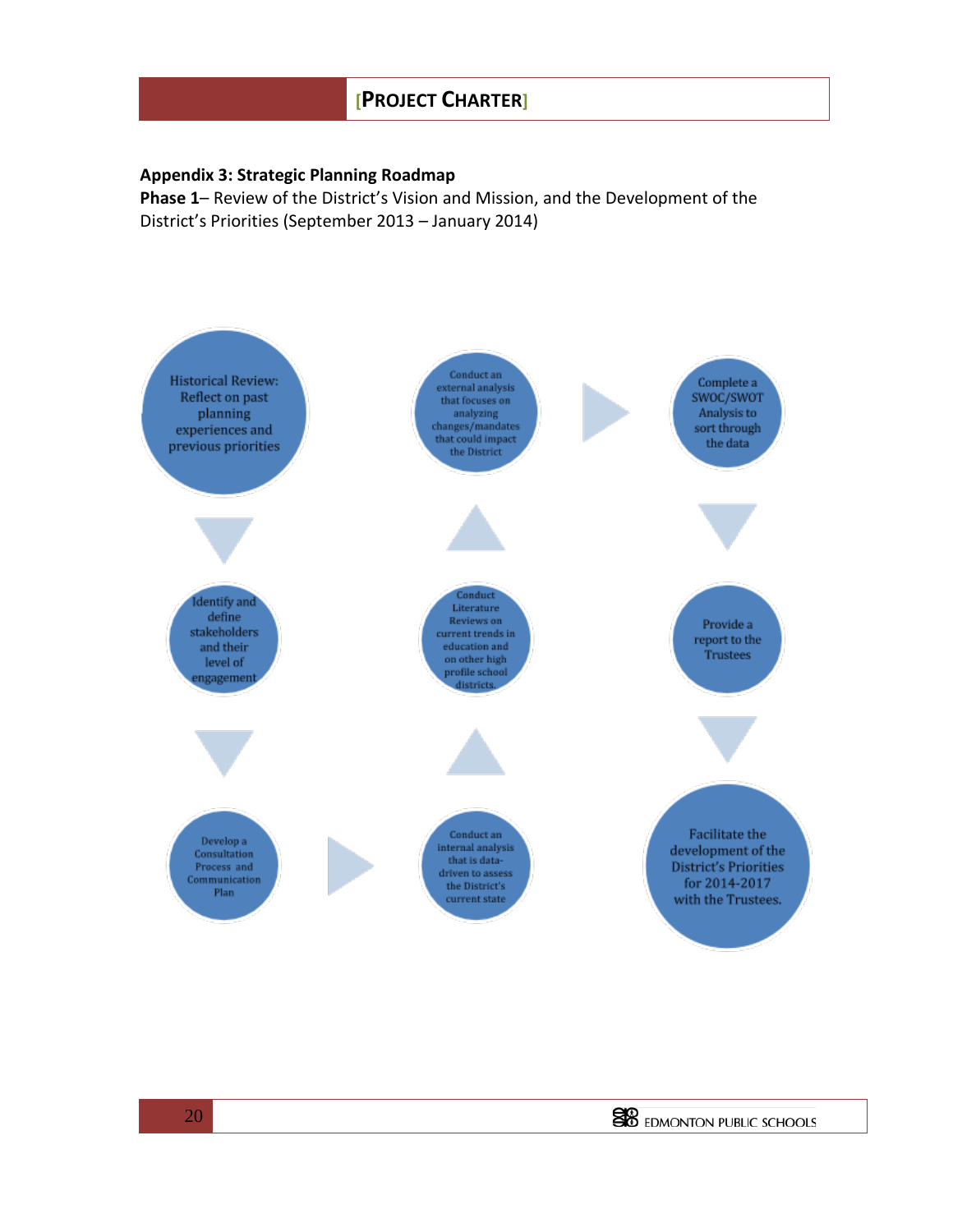#### **Appendix 3: Strategic Planning Roadmap**

**Phase 2**– Development of the District's Strategic Plan: Strategies, Goals, Objectives and Measures (January 2014-June 2014)

> Review of current research to highlight the current trends in developing school district Strategic Plans and examples of such

Identify strategies that will be used to address/impact each prioirity

Identify broad goals and corresponding measurable objectives defined with timelines and assigned to staff/departments

**SO** EDMONTON PUBLIC SCHOOLS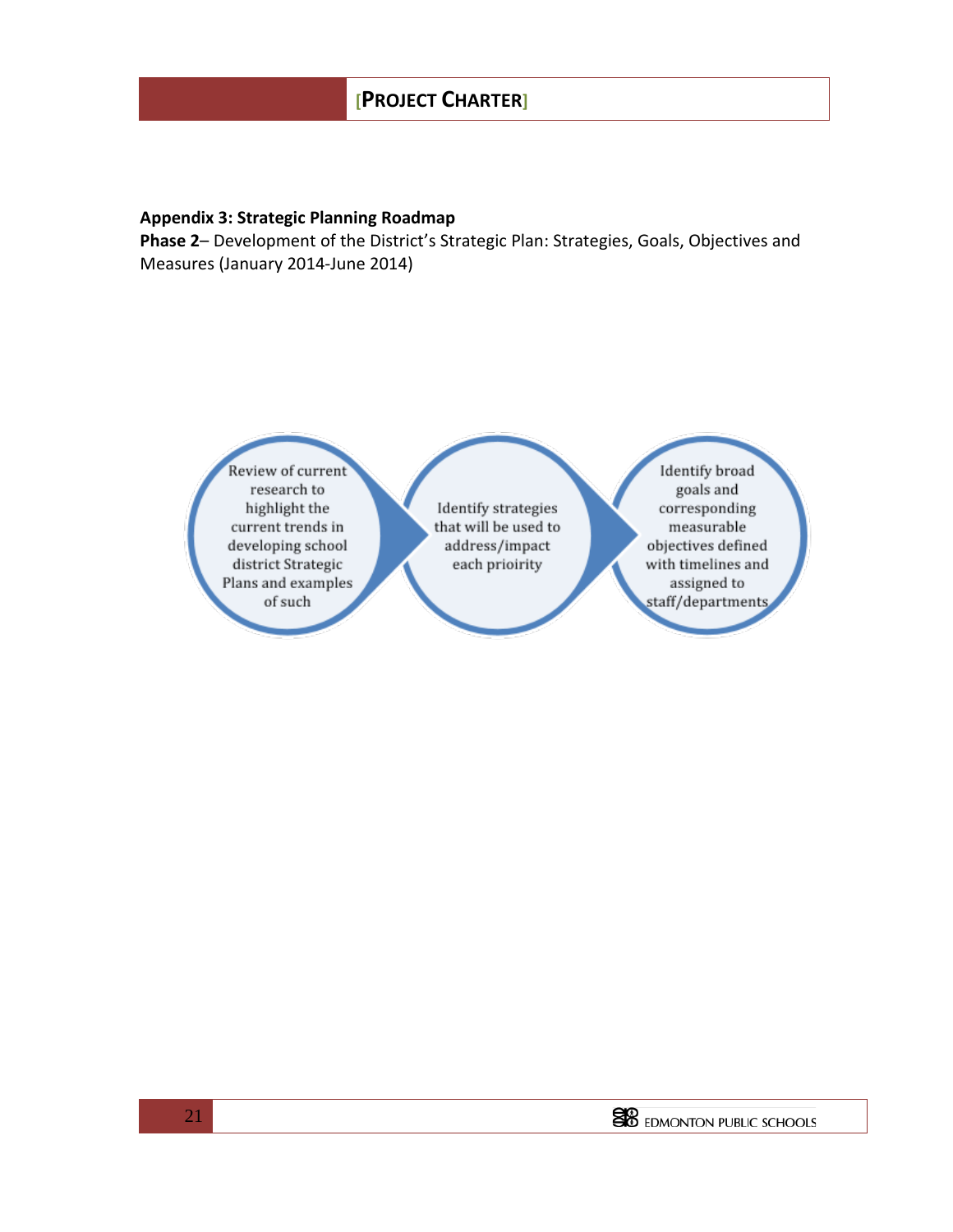# **Appendix A: Project Charter Version Control**

| <b>Version</b> | <b>Date</b>             | <b>Author</b> | <b>Change Description</b>                                                                                                                    |
|----------------|-------------------------|---------------|----------------------------------------------------------------------------------------------------------------------------------------------|
| $\mathbf{0}$   | September 9-23,<br>2013 | Sonia Boctor  | Created charter<br>based on initial<br>conversation with<br>Sandra Stoddard on<br>September 5, 2013                                          |
| 1              | September 24, 2013      | Sonia Boctor  | Revised charter<br>based on meeting<br>with Board Chair,<br>Sarah Hoffman, and<br>Sandra Stoddard                                            |
| $\overline{2}$ | October 1, 2013         | Sonia Boctor  | Revised charter<br>based on meeting<br>with Core Planning<br>Team (Sandy<br>Forster, Cory<br>Sinclair, Anne<br>Sherwood, Nancy<br>Pertersen) |
| 3              | October 11, 2013        | Sonia Boctor  | Revised charter<br>based on meeting<br>with Core Planning<br>Team and with<br><b>Project Sponsor</b>                                         |
| $\overline{4}$ | Month, Day, Year        |               |                                                                                                                                              |